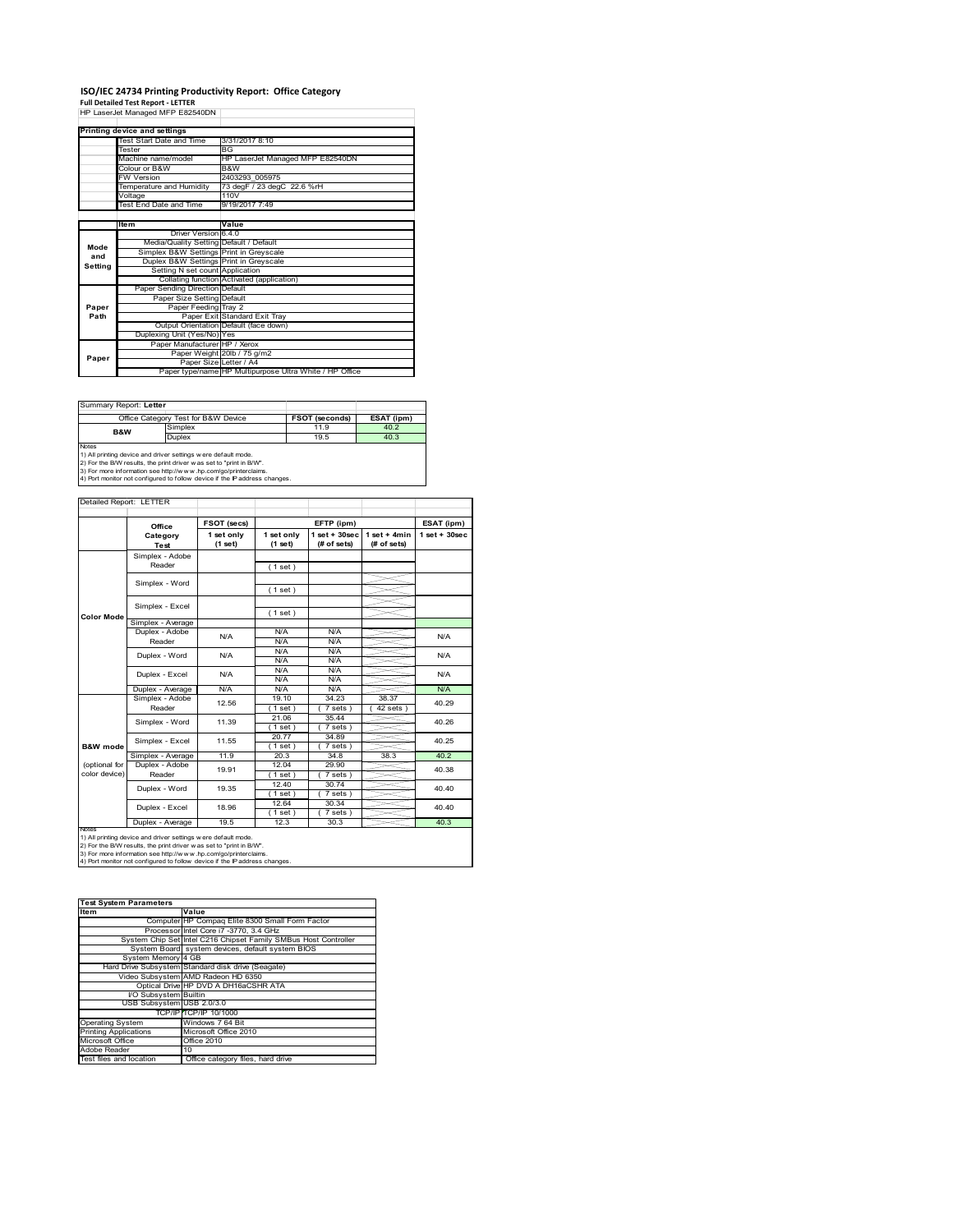# **ISO/IEC 24734 Printing Productivity Report: Office Category<br>Full Detailed Test Report - A4<br>HP LaserJet Managed MFP E82540DN |**

|         | TIF LASCIJEL MANAGU MIFF LOZJ40DIN      |                                                         |
|---------|-----------------------------------------|---------------------------------------------------------|
|         |                                         |                                                         |
|         | Printing device and settings            |                                                         |
|         | Test Start Date and Time                | 3/31/2017 8:10                                          |
|         | Tester                                  | <b>BG</b>                                               |
|         | Machine name/model                      | HP LaserJet Managed MFP E82540DN                        |
|         | Colour or B&W                           | B&W                                                     |
|         | <b>FW Version</b>                       | 2403293 005975                                          |
|         | Temperature and Humidity                | 73 degF / 23 degC 22.6 %rH                              |
|         | Voltage                                 | 110V                                                    |
|         | Test End Date and Time                  | 9/19/2017 7:49                                          |
|         |                                         |                                                         |
|         | <b>Item</b>                             | Value                                                   |
|         | Driver Version 6.4.0                    |                                                         |
| Mode    | Media/Quality Setting Default / Default |                                                         |
| and     | Simplex B&W Settings Print in Greyscale |                                                         |
| Setting | Duplex B&W Settings Print in Greyscale  |                                                         |
|         | Setting N set count Application         |                                                         |
|         |                                         | Collating function Activated (application)              |
|         | Paper Sending Direction Default         |                                                         |
|         | Paper Size Setting Default              |                                                         |
| Paper   | Paper Feeding Tray 2                    |                                                         |
| Path    |                                         | Paper Exit Standard Exit Tray                           |
|         |                                         | Output Orientation Default (face down)                  |
|         | Duplexing Unit (Yes/No) Yes             |                                                         |
|         | Paper Manufacturer HP / Xerox           |                                                         |
| Paper   |                                         | Paper Weight 20lb / 75 g/m2                             |
|         |                                         | Paper Size Letter / A4                                  |
|         |                                         | Paper type/name HP Multipurpose Ultra White / HP Office |

Summary Report: **A4**

Detailed Report: A4

|                | Office Category Test for B&W Device                           | <b>FSOT (seconds)</b> | ESAT (ipm) |
|----------------|---------------------------------------------------------------|-----------------------|------------|
| <b>B&amp;W</b> | Simplex                                                       | 12.0                  | 40.2       |
|                | Duplex                                                        | 19.4                  | 40.3       |
| <b>Notes</b>   |                                                               |                       |            |
|                | 1) All printing device and driver settings were default mode. |                       |            |

1) All printing device and driver settings were default mode.<br>2) For the B/W results, the print driver was set to "print in B/W".<br>3) For more information see http://www.hp.com/go/printerclaims.<br>4) Port monitor not configur

|                     | Office                    | FSOT (secs)           | EFTP (ipm)            |                                   | ESAT (ipm)                    |                 |
|---------------------|---------------------------|-----------------------|-----------------------|-----------------------------------|-------------------------------|-----------------|
|                     | Category<br>Test          | 1 set only<br>(1 set) | 1 set only<br>(1 set) | $1$ set + $30$ sec<br>(# of sets) | $1$ set + 4min<br>(# of sets) | $1$ set + 30sec |
|                     | Simplex - Adobe           |                       |                       |                                   |                               |                 |
|                     | Reader                    |                       | (1 set)               |                                   |                               |                 |
|                     | Simplex - Word            |                       |                       |                                   |                               |                 |
|                     |                           |                       | (1 set)               |                                   |                               |                 |
|                     | Simplex - Excel           |                       |                       |                                   |                               |                 |
| Colour<br>Mode      |                           |                       | (1 set)               |                                   |                               |                 |
|                     | Simplex - Average         |                       |                       |                                   |                               |                 |
|                     | Duplex - Adobe            | N/A                   | N/A                   | N/A                               |                               | N/A             |
|                     | Reader                    |                       | N/A                   | N/A                               |                               |                 |
|                     | Duplex - Word             | N/A                   | N/A                   | N/A                               |                               | N/A             |
|                     |                           |                       | N/A                   | N/A                               |                               |                 |
|                     | Duplex - Excel            | N/A                   | N/A                   | N/A                               |                               | N/A             |
|                     |                           |                       | N/A                   | N/A                               |                               |                 |
|                     | Duplex - Average          | N/A                   | N/A                   | N/A                               |                               | N/A             |
|                     | Simplex - Adobe<br>Reader | 12.46                 | 19.26                 | 34.70                             | 38.06                         | 40.25<br>40.25  |
|                     |                           |                       | $1$ set)              | 7 sets)                           | $42$ sets $)$                 |                 |
|                     | Simplex - Word            | 11.51                 | 20.85                 | 35.43                             |                               |                 |
|                     |                           |                       | $1$ set $)$           | 7 sets)                           |                               |                 |
|                     | Simplex - Excel           | 11.79                 | 20.37                 | 35.05                             |                               | 40.25           |
| <b>B&amp;W</b> mode |                           |                       | $1$ set)              | 7 sets)                           |                               |                 |
|                     | Simplex - Average         | 12.0                  | 20.1                  | 35.0                              | 38.0                          | 40.2            |
| (optional for       | Duplex - Adobe            | 19.82                 | 12.10                 | 30.28                             |                               | 40.40           |
| color device)       | Reader                    |                       | $1$ set)              | 7 sets)                           |                               |                 |
| Duplex - Word       | 18.89                     | 12.70                 | 28.80                 |                                   | 40.38                         |                 |
|                     |                           |                       | $1$ set)              | 7 sets)                           |                               |                 |
|                     |                           | 19.21                 | 12.50                 | 30.38                             |                               | 40.40           |
|                     | Duplex - Excel            |                       | $1$ set)              | 7 sets)                           |                               |                 |
|                     | Duplex - Average          | 19.4                  | 12.4                  | 29.8                              |                               | 40.3            |

1) All printing device and driver settings were default mode.<br>2) For the B/W results, the print driver was set to "print in B/W".<br>3) For more information see http://www.hp.com/go/printerclaims.<br>4) Port monitor not configur

| <b>Test System Parameters</b> |                                                                 |  |  |  |
|-------------------------------|-----------------------------------------------------------------|--|--|--|
| Item                          | Value                                                           |  |  |  |
|                               | Computer HP Compaq Elite 8300 Small Form Factor                 |  |  |  |
|                               | Processor Intel Core i7 -3770, 3.4 GHz                          |  |  |  |
|                               | System Chip Set Intel C216 Chipset Family SMBus Host Controller |  |  |  |
|                               | System Board system devices, default system BIOS                |  |  |  |
| System Memory 4 GB            |                                                                 |  |  |  |
|                               | Hard Drive Subsystem Standard disk drive (Seagate)              |  |  |  |
|                               | Video Subsystem AMD Radeon HD 6350                              |  |  |  |
|                               | Optical Drive HP DVD A DH16aCSHR ATA                            |  |  |  |
| I/O Subsystem Builtin         |                                                                 |  |  |  |
| USB Subsystem USB 2.0/3.0     |                                                                 |  |  |  |
|                               | TCP/IP TCP/IP 10/1000                                           |  |  |  |
| <b>Operating System</b>       | Windows 7 64 Bit                                                |  |  |  |
| <b>Printing Applications</b>  | Microsoft Office 2010                                           |  |  |  |
| Microsoft Office              | Office 2010                                                     |  |  |  |
| Adobe Reader                  | 10                                                              |  |  |  |
| Test files and location       | Office category files, hard drive                               |  |  |  |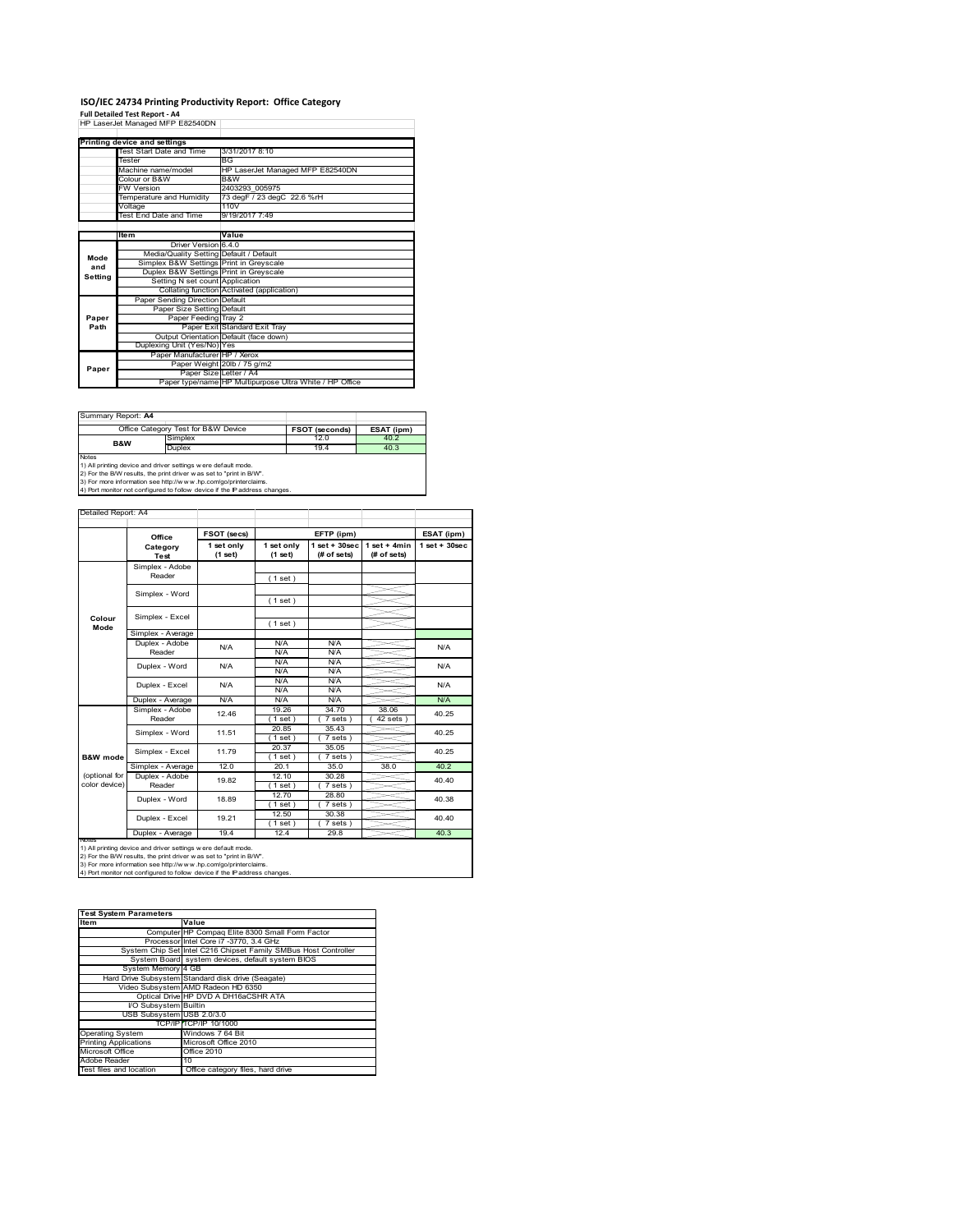# **ISO/IEC 24734 Printing Productivity Report: Office Category<br>Full Detailed Test Report - Tabloid<br>HP LaserJet Managed MFP E82540DN |**

|         | <u>HE LASENEL MANAGED MEE ESZS40DN</u>  |                                                         |
|---------|-----------------------------------------|---------------------------------------------------------|
|         |                                         |                                                         |
|         | Printing device and settings            |                                                         |
|         | Test Start Date and Time                | 3/31/2017 8:10                                          |
|         | Tester                                  | <b>BG</b>                                               |
|         | Machine name/model                      | HP LaserJet Managed MFP E82540DN                        |
|         | Colour or B&W                           | B&W                                                     |
|         | <b>FW Version</b>                       | 2403293 005975                                          |
|         | Temperature and Humidity                | 73 degF / 23 degC 22.6 %rH                              |
|         | Voltage                                 | 110V                                                    |
|         | Test End Date and Time                  | 9/19/2017 7:49                                          |
|         |                                         |                                                         |
|         | Item                                    | Value                                                   |
|         | Driver Version 6.4.0                    |                                                         |
| Mode    | Media/Quality Setting Default / Default |                                                         |
| and     | Simplex B&W Settings Print in Greyscale |                                                         |
| Setting | Duplex B&W Settings Print in Greyscale  |                                                         |
|         | Setting N set count Application         |                                                         |
|         |                                         | Collating function Activated (application)              |
|         | Paper Sending Direction Default         |                                                         |
|         | Paper Size Setting Default              |                                                         |
| Paper   | Paper Feeding Tray 2                    |                                                         |
| Path    |                                         | Paper Exit Standard Exit Tray                           |
|         |                                         | Output Orientation Default (face down)                  |
|         | Duplexing Unit (Yes/No) Yes             |                                                         |
|         | Paper Manufacturer HP / Xerox           |                                                         |
| Paper   |                                         | Paper Weight 20lb / 75 g/m2                             |
|         |                                         | Paper Size Letter / A4                                  |
|         |                                         | Paper type/name HP Multipurpose Ultra White / HP Office |

Summary Report: T

|                | Office Category Test for B&W Device                           | <b>FSOT (seconds)</b> | ESAT (ipm) |
|----------------|---------------------------------------------------------------|-----------------------|------------|
| <b>B&amp;W</b> | Simplex                                                       | 19.4                  | 21.6       |
|                | Duplex                                                        | 26.5                  | 21.6       |
| <b>Notes</b>   |                                                               |                       |            |
|                | 1) All printing device and driver settings were default mode. |                       |            |

1) All printing device and driver settings were default mode.<br>2) For the B/W results, the print driver was set to "print in B/W".<br>3) For more information see http://www.hp.com/go/printerclaims.<br>4) Port monitor not configur

|                                | Office                    | FSOT (secs)           |                       | EFTP (ipm)                      |                                | ESAT (ipm)      |
|--------------------------------|---------------------------|-----------------------|-----------------------|---------------------------------|--------------------------------|-----------------|
|                                | Category<br><b>Test</b>   | 1 set only<br>(1 set) | 1 set only<br>(1 set) | $1 set + 30 sec$<br>(# of sets) | $1 set + 4 min$<br>(# of sets) | $1$ set + 30sec |
|                                | Simplex - Adobe<br>Reader |                       | (1 set)               |                                 |                                |                 |
|                                | Simplex - Word            |                       | (1 set)               |                                 |                                |                 |
|                                | Simplex - Excel           |                       | (1 set)               |                                 |                                |                 |
| <b>Color Mode</b>              | Simplex - Average         |                       |                       |                                 |                                |                 |
|                                | Duplex - Adobe<br>Reader  | N/A                   | N/A<br>N/A            | N/A<br>N/A                      |                                | N/A             |
|                                | Duplex - Word             | N/A                   | N/A<br>N/A            | N/A<br>N/A                      |                                | N/A             |
|                                | Duplex - Excel            | N/A                   | N/A<br>N/A            | N/A<br>N/A                      |                                | N/A             |
|                                | Duplex - Average          | N/A                   | N/A                   | N/A                             |                                | N/A             |
|                                | Simplex - Adobe<br>Reader | 21.08                 | 11.38<br>$1$ set)     | 17.62<br>$4 sets$ )             | 20.54<br>$23$ sets $)$         | 21.66           |
|                                | Simplex - Word            | 17.98                 | 13.35<br>$1$ set)     | 18.66<br>$4 sets$ )             |                                | 21.65           |
| B&W mode                       | Simplex - Excel           | 19.01                 | 12.62<br>$1$ set)     | 18.40<br>$4 sets$ )             |                                | 21.66           |
|                                | Simplex - Average         | 19.4                  | 12.4                  | 18.2                            | 20.5                           | 21.6            |
| (optional for<br>color device) | Duplex - Adobe<br>Reader  | 28.65                 | 8.36<br>$1$ set)      | 15.42<br>$4 sets$ )             |                                | 21.66           |
|                                | Duplex - Word             | 25.46                 | 9.42<br>$1$ set)      | 16.18<br>$4 sets$ )             |                                | 21.66           |
|                                | Duplex - Excel            | 25.30                 | 9.48<br>$1$ set)      | 16.10<br>4 sets)                |                                | 21.64           |
|                                | Duplex - Average          | 26.5                  | 9.0                   | 15.9                            |                                | 21.6            |

1) All printing device and driver settings were default mode.<br>2) For the B/W results, the print driver was set to "print in B/W".<br>3) For more information see http://www.hp.com/go/printerclaims.<br>4) Port monitor not configur

| <b>Test System Parameters</b> |                                                                 |
|-------------------------------|-----------------------------------------------------------------|
| Item                          | Value                                                           |
|                               | Computer HP Compaq Elite 8300 Small Form Factor                 |
|                               | Processor Intel Core i7 -3770, 3.4 GHz                          |
|                               | System Chip Set Intel C216 Chipset Family SMBus Host Controller |
|                               | System Board system devices, default system BIOS                |
| System Memory 4 GB            |                                                                 |
|                               | Hard Drive Subsystem Standard disk drive (Seagate)              |
|                               | Video Subsystem AMD Radeon HD 6350                              |
|                               | Optical Drive HP DVD A DH16aCSHR ATA                            |
| I/O Subsystem Builtin         |                                                                 |
| USB Subsystem USB 2.0/3.0     |                                                                 |
|                               | TCP/IP TCP/IP 10/1000                                           |
| <b>Operating System</b>       | Windows 7 64 Bit                                                |
| <b>Printing Applications</b>  | Microsoft Office 2010                                           |
| Microsoft Office              | Office 2010                                                     |
| Adobe Reader                  | 10                                                              |
| Test files and location       | Office category files, hard drive                               |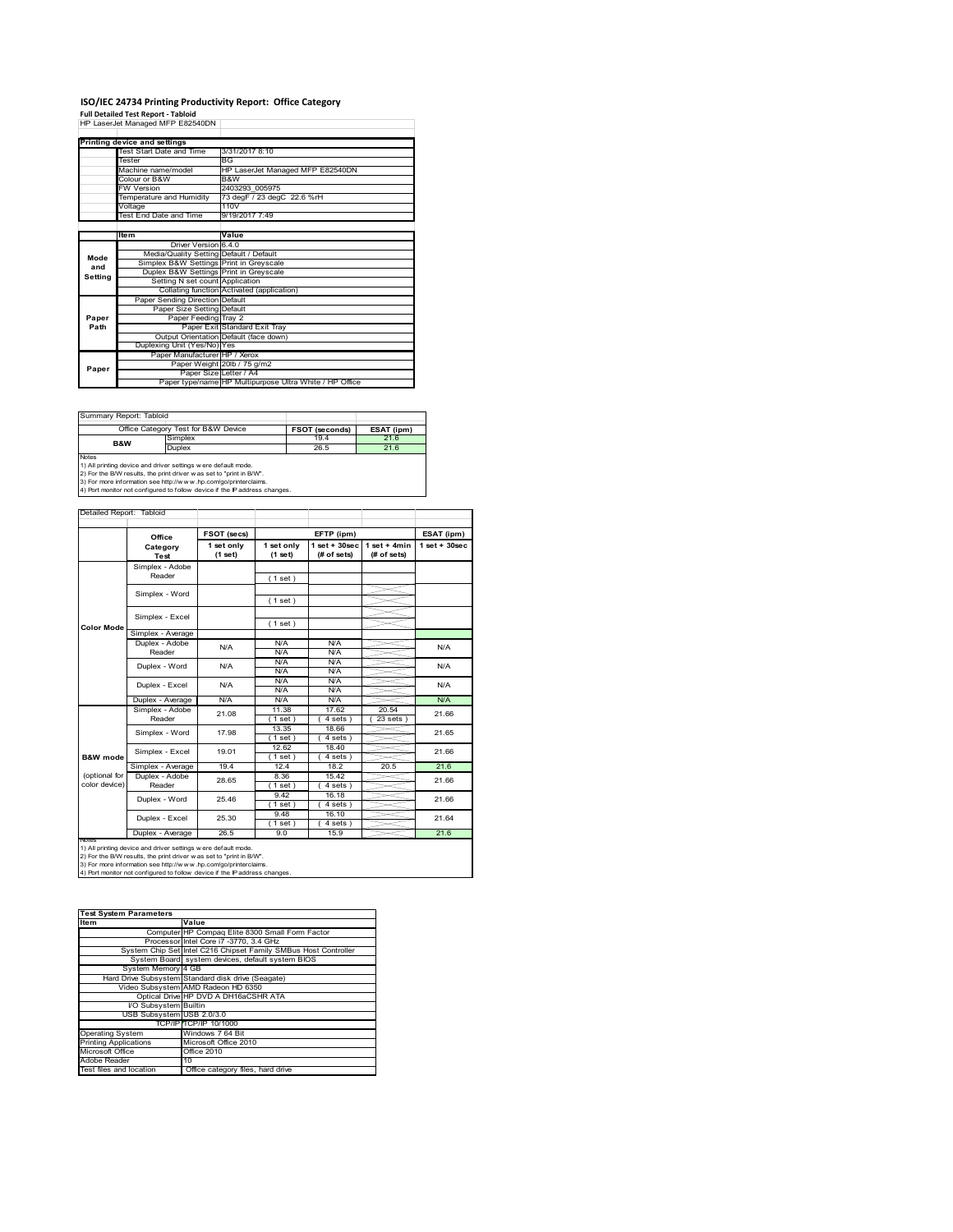# **ISO/IEC 24734 Printing Productivity Report: Office Category<br>Full Detailed Test Report - A3<br>HP LaserJet Managed MFP E82540DN |**

|         | TIF LASCIJCI MAHAYCU MIFF LOZJ40DIY     |                                                         |
|---------|-----------------------------------------|---------------------------------------------------------|
|         |                                         |                                                         |
|         | Printing device and settings            |                                                         |
|         | Test Start Date and Time                | 3/31/2017 8:10                                          |
|         | Tester                                  | <b>BG</b>                                               |
|         | Machine name/model                      | HP LaserJet Managed MFP E82540DN                        |
|         | Colour or B&W                           | B&W                                                     |
|         | <b>FW Version</b>                       | 2403293 005975                                          |
|         | Temperature and Humidity                | 73 degF / 23 degC 22.6 %rH                              |
|         | Voltage                                 | 110V                                                    |
|         | Test End Date and Time                  | 9/19/2017 7:49                                          |
|         |                                         |                                                         |
|         | <b>Item</b>                             | Value                                                   |
|         | Driver Version 6.4.0                    |                                                         |
| Mode    | Media/Quality Setting Default / Default |                                                         |
| and     | Simplex B&W Settings Print in Greyscale |                                                         |
| Setting | Duplex B&W Settings Print in Greyscale  |                                                         |
|         | Setting N set count Application         |                                                         |
|         |                                         | Collating function Activated (application)              |
|         | Paper Sending Direction Default         |                                                         |
|         | Paper Size Setting Default              |                                                         |
| Paper   | Paper Feeding Tray 2                    |                                                         |
| Path    |                                         | Paper Exit Standard Exit Tray                           |
|         |                                         | Output Orientation Default (face down)                  |
|         | Duplexing Unit (Yes/No) Yes             |                                                         |
|         | Paper Manufacturer HP / Xerox           |                                                         |
| Paper   |                                         | Paper Weight 20lb / 75 g/m2                             |
|         |                                         | Paper Size Letter / A4                                  |
|         |                                         | Paper type/name HP Multipurpose Ultra White / HP Office |

Summary Report: A3

|                | Office Category Test for B&W Device                            | <b>FSOT (seconds)</b> | ESAT (ipm) |
|----------------|----------------------------------------------------------------|-----------------------|------------|
| <b>B&amp;W</b> | Simplex                                                        | 11.9                  | 21.6       |
|                | Duplex                                                         | 19.5                  | 21.6       |
| <b>Notes</b>   |                                                                |                       |            |
|                | 1) All printing device and driver settings w ere default mode. |                       |            |

1) All printing device and driver settings were default mode.<br>2) For the B/W results, the print driver was set to "print in B/W".<br>3) For more information see http://www.hp.com/go/printerclaims.<br>4) Port monitor not configur

|                                | Office                    | FSOT (secs)           |                       | EFTP (ipm)                        |                               | ESAT (ipm)        |
|--------------------------------|---------------------------|-----------------------|-----------------------|-----------------------------------|-------------------------------|-------------------|
|                                | Category<br><b>Test</b>   | 1 set only<br>(1 set) | 1 set only<br>(1 set) | $1$ set + $30$ sec<br>(# of sets) | $1$ set + 4min<br>(# of sets) | $1$ set $+30$ sec |
|                                | Simplex - Adobe<br>Reader |                       | (1 set)               |                                   |                               |                   |
|                                | Simplex - Word            |                       | (1 set)               |                                   |                               |                   |
| <b>Color Mode</b>              | Simplex - Excel           |                       | (1 set)               |                                   |                               |                   |
|                                | Simplex - Average         |                       |                       |                                   |                               |                   |
|                                | Duplex - Adobe<br>Reader  | N/A                   | N/A<br>N/A            | N/A<br>N/A                        |                               | N/A               |
|                                | Duplex - Word             | N/A                   | N/A<br>N/A            | N/A<br>N/A                        |                               | N/A               |
|                                | Duplex - Excel            | N/A                   | N/A<br>N/A            | N/A<br>N/A                        |                               | N/A               |
|                                | Duplex - Average          | N/A                   | N/A                   | N/A                               |                               | N/A               |
|                                | Simplex - Adobe<br>Reader | 20.38                 | 11.77<br>$1$ set)     | 17.84<br>4 sets)                  | 20.53<br>$23$ sets $)$        | 21.66             |
|                                | Simplex - Word            | 17.45                 | 13.74<br>$1$ set)     | 18.81<br>4 sets)                  |                               | 21.64             |
| <b>B&amp;W</b> mode            | Simplex - Excel           | 18.96                 | 12.65<br>$1$ set)     | 18.46<br>4 sets)                  |                               | 21.66             |
|                                | Simplex - Average         | 19.0                  | 12.7                  | 18.3                              | 20.5                          | 21.6              |
| (optional for<br>color device) | Duplex - Adobe<br>Reader  | 28.75                 | 8.32<br>$1$ set)      | 15.50<br>4 sets)                  |                               | 21.64             |
|                                | Duplex - Word             | 25.66                 | 9.34<br>$1$ set)      | 16.20<br>$4 sets$ )               |                               | 21.64             |
|                                | Duplex - Excel            | 25.96                 | 9.24<br>$1$ set)      | 16.18<br>4 sets)                  |                               | 21.64             |
|                                | Duplex - Average          | 26.8                  | 8.9                   | 15.9                              |                               | 21.6              |

1) All printing device and driver settings were default mode.<br>2) For the B/W results, the print driver was set to "print in B/W".<br>3) For more information see http://www.hp.com/go/printerclaims.<br>4) Port monitor not configur

| <b>Test System Parameters</b> |                                                                 |
|-------------------------------|-----------------------------------------------------------------|
| Item                          | Value                                                           |
|                               | Computer HP Compaq Elite 8300 Small Form Factor                 |
|                               | Processor Intel Core i7 -3770, 3.4 GHz                          |
|                               | System Chip Set Intel C216 Chipset Family SMBus Host Controller |
|                               | System Board system devices, default system BIOS                |
| System Memory 4 GB            |                                                                 |
|                               | Hard Drive Subsystem Standard disk drive (Seagate)              |
|                               | Video Subsystem AMD Radeon HD 6350                              |
|                               | Optical Drive HP DVD A DH16aCSHR ATA                            |
| I/O Subsystem Builtin         |                                                                 |
| USB Subsystem USB 2.0/3.0     |                                                                 |
|                               | TCP/IP TCP/IP 10/1000                                           |
| <b>Operating System</b>       | Windows 7 64 Bit                                                |
| <b>Printing Applications</b>  | Microsoft Office 2010                                           |
| Microsoft Office              | Office 2010                                                     |
| Adobe Reader                  | 10                                                              |
| Test files and location       | Office category files, hard drive                               |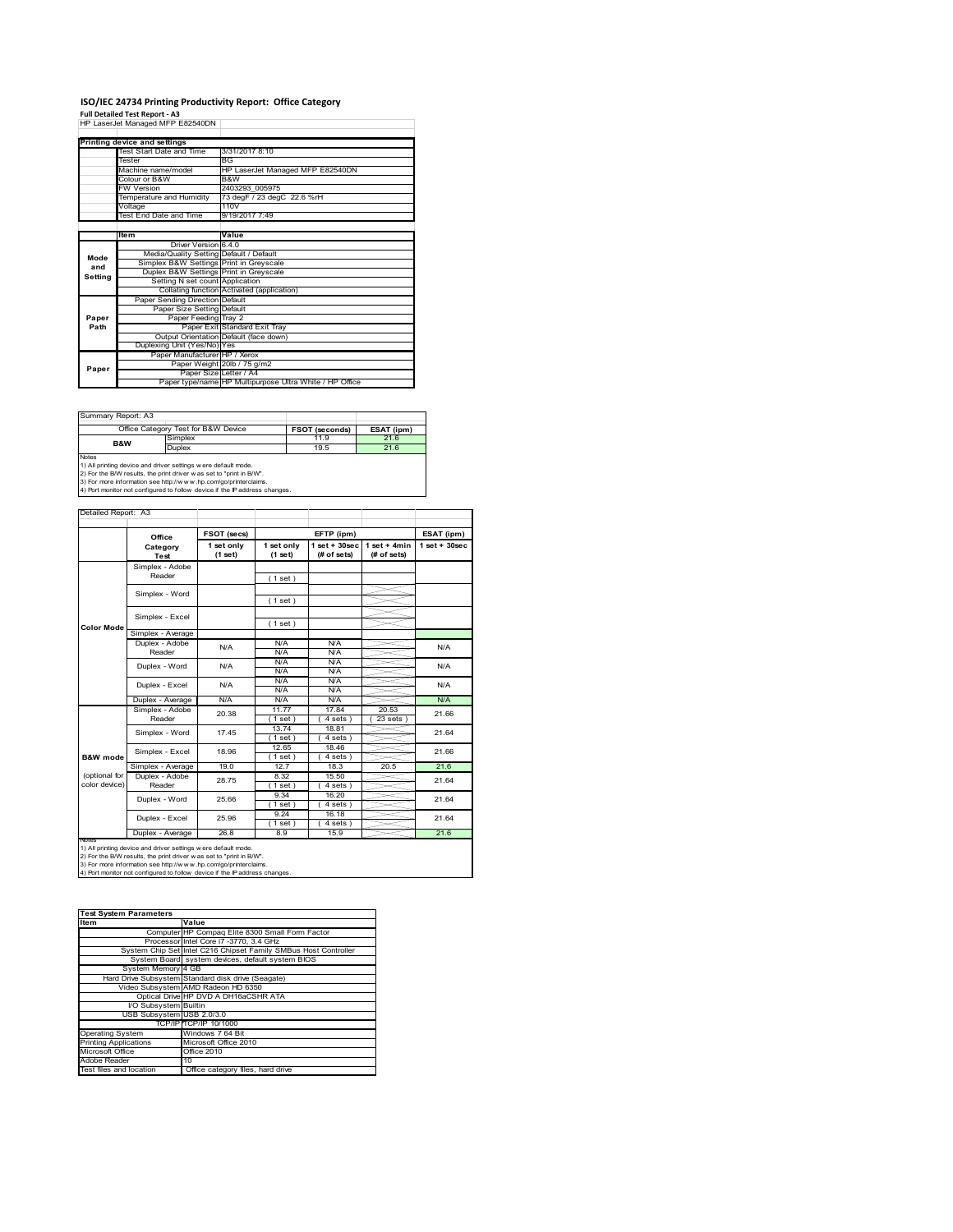# **ISO/IEC 24734 Printing Productivity Report: Office Category<br>Feature Performance Full Report - Office Feature Performance Test<br>HP LaserJet Managed MFP E82540DN |**

|         | Printing device and settings            |                                                         |
|---------|-----------------------------------------|---------------------------------------------------------|
|         | Test Start Date and Time                | 3/31/2017 8:10                                          |
|         | Tester                                  | <b>BG</b>                                               |
|         | Machine name/model                      | HP LaserJet Managed MFP E82540DN                        |
|         | Colour or B&W                           | B&W                                                     |
|         | <b>FW Version</b>                       | 2403293 005975                                          |
|         | Temperature and Humidity                | 73 degF / 23 degC 22.6 %rH                              |
|         | Voltage                                 | 110V                                                    |
|         | Test End Date and Time                  | 9/19/2017 7:49                                          |
|         |                                         |                                                         |
|         | ltem                                    | Value                                                   |
|         | Driver Version 6.4.0                    |                                                         |
| Mode    | Media/Quality Setting Default / Default |                                                         |
| and     | Simplex B&W Settings Print in Greyscale |                                                         |
| Setting | Duplex B&W Settings Print in Greyscale  |                                                         |
|         | Setting N set count Application         |                                                         |
|         |                                         | Collating function Activated (application)              |
|         | Paper Sending Direction Default         |                                                         |
|         | Paper Size Setting Default              |                                                         |
| Paper   | Paper Feeding Tray 2                    |                                                         |
| Path    |                                         | Paper Exit Standard Exit Tray                           |
|         |                                         | Output Orientation Default (face down)                  |
|         | Duplexing Unit (Yes/No) Yes             |                                                         |
|         | Paper Manufacturer HP / Xerox           |                                                         |
| Paper   |                                         | Paper Weight 20lb / 75 g/m2                             |
|         | Paper Size Letter / A4                  |                                                         |
|         |                                         | Paper type/name HP Multipurpose Ultra White / HP Office |

| <b>ISO Print Productivity Report: Feature Performance Test Summary</b>                                                                                                                                                                                                                             |         |                               |                                      |
|----------------------------------------------------------------------------------------------------------------------------------------------------------------------------------------------------------------------------------------------------------------------------------------------------|---------|-------------------------------|--------------------------------------|
|                                                                                                                                                                                                                                                                                                    |         |                               | <b>Feature Performance Ratio</b>     |
| <b>Printing Modes</b>                                                                                                                                                                                                                                                                              |         |                               | A5 and Legal                         |
| (Feature Adobe Reader - Office test file)                                                                                                                                                                                                                                                          |         | FSOT (base)<br>FSOT (feature) | <b>ESAT (feature)</b><br>ESAT (base) |
| A5 Landscape Feed - Colour                                                                                                                                                                                                                                                                         | Simplex |                               |                                      |
| <b>A5 Portrait Feed - Colour</b>                                                                                                                                                                                                                                                                   | Simplex |                               |                                      |
| Legal - Colour                                                                                                                                                                                                                                                                                     | Simplex |                               |                                      |
| Legal - Colour                                                                                                                                                                                                                                                                                     | Duplex  |                               |                                      |
| A5 Landscape Feed - B/W                                                                                                                                                                                                                                                                            | Simplex | 100%                          | 100%                                 |
| <b>A5 Portrait Feed - B/W</b>                                                                                                                                                                                                                                                                      | Simplex | 96%                           | 100%                                 |
| Legal - B/W                                                                                                                                                                                                                                                                                        | Simplex | 71%                           | 61%                                  |
| Legal - B/W                                                                                                                                                                                                                                                                                        | Duplex  | 58%                           | 61%                                  |
| <b>Notes</b><br>1) All printing device and driver settings w ere default mode.<br>2) Test conducted with 8-paper Office Feature Performance file.<br>3) For more information see http://www.hp.com/go/printerclaims.<br>4) Port monitor not configured to follow device if the IP address changes. |         |                               |                                      |

| 4) Port monitor not configured to follow device if the IP address changes. |
|----------------------------------------------------------------------------|
|----------------------------------------------------------------------------|

| Feature Performance Full Report - Feature Printing Mode: 'Office' Feature Performance Test                                                                                                                                                                                                        |                     |                              |                      |                                 |                                         |                                      |
|---------------------------------------------------------------------------------------------------------------------------------------------------------------------------------------------------------------------------------------------------------------------------------------------------|---------------------|------------------------------|----------------------|---------------------------------|-----------------------------------------|--------------------------------------|
| <b>Printing Modes</b><br><b>Feature Adobe Reader - Office</b>                                                                                                                                                                                                                                     |                     | <b>Base Printing</b><br>Mode |                      |                                 | <b>Feature Performance</b>              |                                      |
| test file (8-page)                                                                                                                                                                                                                                                                                |                     |                              |                      |                                 | A5 and Legal                            |                                      |
|                                                                                                                                                                                                                                                                                                   | <b>FSOT</b><br>Base | <b>ESAT</b><br>Base          | 1 set<br>FSOT (secs) | $1$ set $+30$ sec<br>ESAT (ipm) | FSOT (base)<br><b>FSOT</b><br>(feature) | <b>ESAT (feature)</b><br>ESAT (base) |
| Simplex A5 Landscape Feed - Colour                                                                                                                                                                                                                                                                |                     |                              |                      |                                 |                                         |                                      |
| Simplex A5 Portrait Feed - Colour                                                                                                                                                                                                                                                                 |                     |                              |                      |                                 |                                         |                                      |
| Legal Simplex - Colour                                                                                                                                                                                                                                                                            |                     |                              |                      |                                 |                                         |                                      |
| Legal Duplex - Colour                                                                                                                                                                                                                                                                             |                     |                              |                      |                                 |                                         |                                      |
| Simplex A5 Landscape Feed - B/W                                                                                                                                                                                                                                                                   | 19.37               | 40.26                        | 19.44                | 40.3                            | 100%                                    | 100%                                 |
| Simplex A5 Portrait Feed - B/W                                                                                                                                                                                                                                                                    | 19.37               | 40.26                        | 20.34                | 40.3                            | 96%                                     | 100%                                 |
| Legal Simplex - B/W                                                                                                                                                                                                                                                                               | 19.37               | 40.26                        | 27.5                 | 24.8                            | 71%                                     | 61%                                  |
| Legal Duplex - B/W                                                                                                                                                                                                                                                                                | 19.37               | 40.26                        | 33.41                | 24.8                            | 58%                                     | 61%                                  |
| <b>Notes</b><br>1) All printing device and driver settings w ere default mode.<br>2) Test conducted with 8-paper Office Feature Performance file<br>3) For more information see http://www.hp.com/go/printerclaims.<br>4) Port monitor not configured to follow device if the IP address changes. |                     |                              |                      |                                 |                                         |                                      |

|        | <b>Test System Parameters</b> |                                                                 |
|--------|-------------------------------|-----------------------------------------------------------------|
|        | <b>Item</b>                   | Value                                                           |
|        |                               | Computer HP Compaq Elite 8300 Small Form Factor                 |
|        |                               | Processor Intel Core i7 -3770, 3.4 GHz                          |
|        |                               | System Chip Set Intel C216 Chipset Family SMBus Host Controller |
|        |                               | System Board system devices, default system BIOS                |
| Test   | System Memory 4 GB            |                                                                 |
| System |                               | Hard Drive Subsystem Standard disk drive (Seagate)              |
|        |                               | Video Subsystem AMD Radeon HD 6350                              |
|        |                               | Optical Drive HP DVD A DH16aCSHR ATA                            |
|        | <b>VO Subsystem Builtin</b>   |                                                                 |
|        | USB Subsystem USB 2.0/3.0     |                                                                 |
| I/O    |                               | TCP/IP TCP/IP 10/1000                                           |
|        | <b>Operating System</b>       | Windows 7 64 Bit                                                |
|        | <b>Printing Applications</b>  | Microsoft Office 2010                                           |
|        | Software Microsoft Office     | <b>Office 2010</b>                                              |
|        | Adobe Reader                  | 10                                                              |
|        | Test files and location       | Office category files, hard drive                               |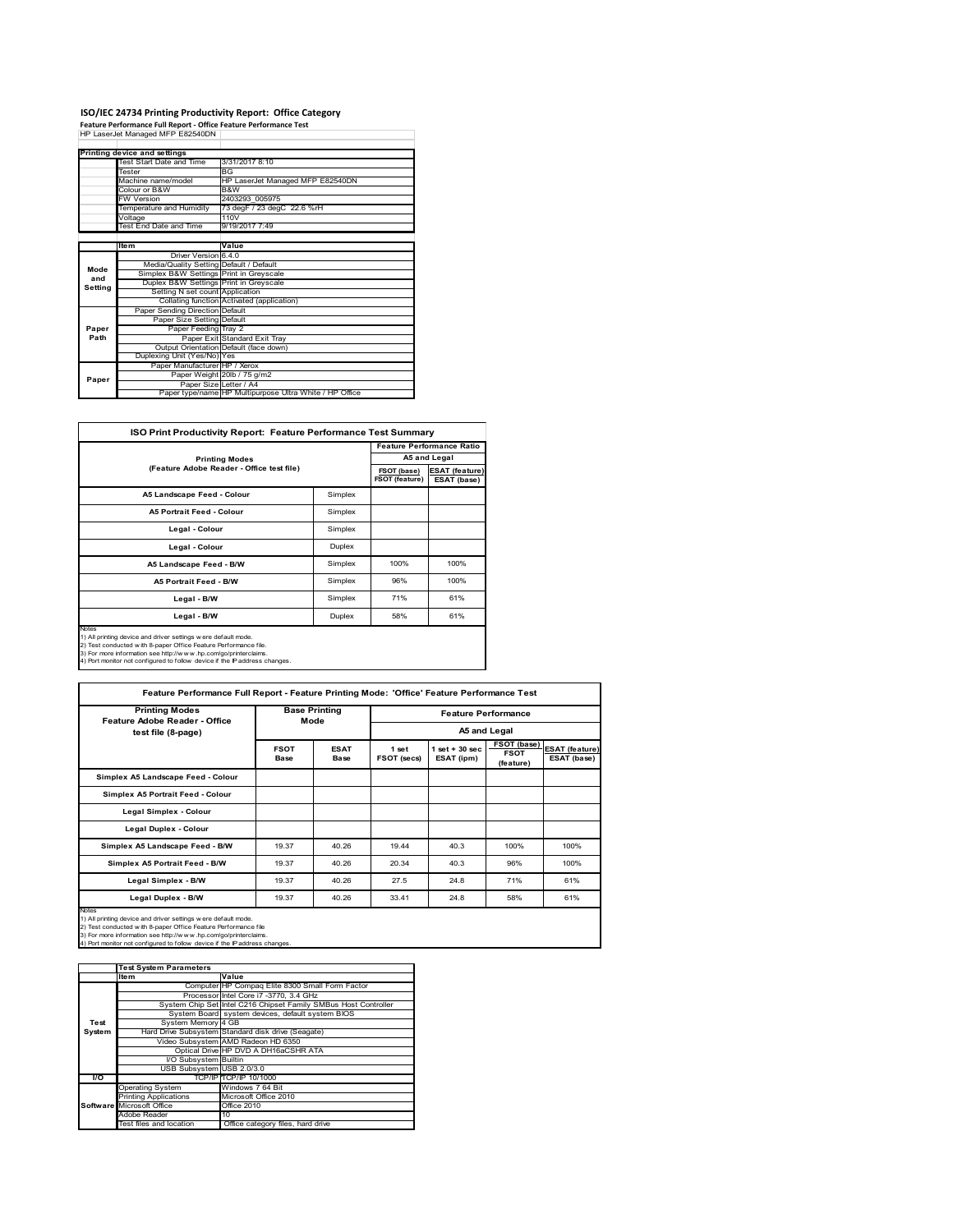#### **ISO/IEC 17629 First Print Out Time Report: Office Category Full Detailed Test Report ‐ LETTER** HP LaserJet Managed MFP E82540DN

|            | III Lasciuctivianaged IVIII LUZUTUDIY |                                  |
|------------|---------------------------------------|----------------------------------|
|            | Printing device and settings          |                                  |
|            | Test Start Date and Time              | 3/31/2017 8:10                   |
|            | Tester                                | <b>BG</b>                        |
|            | Machine name/model                    | HP LaserJet Managed MFP E82540DN |
|            | Colour or B&W                         | B&W                              |
|            | <b>FW Version</b>                     | 2403293 005975                   |
|            | Configuration (options)               | Default                          |
|            | Controller                            | Unknown                          |
|            | Printing device page count            | Not Specified                    |
|            | Printing supplies page count          | Not Specified                    |
|            | Temperature and Humidity              | 73 degF / 23 degC 22.6 %rH       |
|            | Voltage                               | 110V                             |
|            | Test End Date and Time                | 9/19/2017 7:49                   |
|            |                                       |                                  |
|            | <b>Item</b>                           | Value                            |
| Mode       | PDL and driver version                | 6.4.0                            |
| and        | Print Quality mode                    | default                          |
| Setting    | <b>B&amp;W</b> settings               | default                          |
|            | Paper feed orientation                | Short Edge                       |
| Paper      | Paper type setting                    | default                          |
|            | Paper feeding                         | Standard cassette                |
|            | Paper exit                            | Standard exit tray               |
| Paper Path | Output orientation                    | default (face up or face down)   |

**ISO First Page Out Time Summary Report: Office Category** Summary Report: **Letter**

**FPOT from Ready (seconds)**<br>
Simplex 7.18 **B&W**

**Duplex**<br>
Notes<br>
1) All printing device and driver settings were default mode.<br>
2) For the BM reaults, the print driver was set to "print in BM".<br>
4) For more information see http://www.hp.com/golprinterclaims.<br>
4) Port mo

|                                                        |                                                                                                                                                                                                                                                                                                                                                                                                             | ISO First Page Out Time Report: Office Category |                                   |                                   |                            |                   |            |
|--------------------------------------------------------|-------------------------------------------------------------------------------------------------------------------------------------------------------------------------------------------------------------------------------------------------------------------------------------------------------------------------------------------------------------------------------------------------------------|-------------------------------------------------|-----------------------------------|-----------------------------------|----------------------------|-------------------|------------|
| <b>Detailed Report: LETTER</b>                         |                                                                                                                                                                                                                                                                                                                                                                                                             |                                                 |                                   |                                   |                            |                   |            |
|                                                        |                                                                                                                                                                                                                                                                                                                                                                                                             | Word<br>(seconds)                               | Excel<br>(seconds)                | Adobe<br>Reader<br>(seconds)      | Average<br>(seconds)       | <b>Delay Time</b> |            |
|                                                        | FPOT from Ready - Simplex                                                                                                                                                                                                                                                                                                                                                                                   |                                                 |                                   |                                   |                            |                   |            |
|                                                        | FPOT from Ready - Duplex                                                                                                                                                                                                                                                                                                                                                                                    |                                                 |                                   |                                   |                            |                   |            |
| <b>Color Mode</b>                                      | FPOT from Sleep - Simplex                                                                                                                                                                                                                                                                                                                                                                                   |                                                 |                                   | N/A                               |                            |                   |            |
|                                                        | Recovery Time                                                                                                                                                                                                                                                                                                                                                                                               |                                                 |                                   |                                   |                            |                   |            |
|                                                        | FPOT from Off - Simplex                                                                                                                                                                                                                                                                                                                                                                                     |                                                 |                                   |                                   |                            |                   |            |
|                                                        | Warm-up Time                                                                                                                                                                                                                                                                                                                                                                                                |                                                 |                                   |                                   |                            |                   |            |
|                                                        | FPOT from Ready - Simplex                                                                                                                                                                                                                                                                                                                                                                                   | 6.95                                            | 7.17                              | 740                               | 7.18                       | 20 Seconds        |            |
|                                                        | FPOT from Ready - Duplex                                                                                                                                                                                                                                                                                                                                                                                    |                                                 |                                   |                                   |                            |                   |            |
| <b>B&amp;W Mode</b>                                    | FPOT from Sleep - Simplex                                                                                                                                                                                                                                                                                                                                                                                   |                                                 |                                   | 36.68                             |                            | 76 Minutes        |            |
|                                                        |                                                                                                                                                                                                                                                                                                                                                                                                             |                                                 |                                   | 29.3                              |                            |                   |            |
|                                                        | Recovery Time                                                                                                                                                                                                                                                                                                                                                                                               |                                                 |                                   |                                   |                            |                   |            |
|                                                        | FPOT from Off - Simplex                                                                                                                                                                                                                                                                                                                                                                                     |                                                 |                                   | 184.92                            |                            |                   |            |
| Notes                                                  | Warm-up Time                                                                                                                                                                                                                                                                                                                                                                                                |                                                 |                                   | 177.52                            |                            |                   |            |
|                                                        | 1) All printing device and driver settings w ere default mode.<br>2) For the B/W results, the print driver was set to "print in B/W".<br>3) For more information see http://www.hp.com/go/printerclaims.<br>4) Port monitor not configured to follow device if the IP address changes.<br>5) Page counts w ere collected after completion of the tests.<br>6) Details for FPOT from Sleep are show n below. |                                                 |                                   |                                   |                            |                   |            |
| <b>HP Data Table</b><br><b>Detailed Report: LETTER</b> |                                                                                                                                                                                                                                                                                                                                                                                                             |                                                 |                                   |                                   |                            |                   |            |
|                                                        |                                                                                                                                                                                                                                                                                                                                                                                                             | <b>FPOT Avg</b><br>(se cs)                      | FPOT (secs)<br><b>Iteration 1</b> | FPOT (secs)<br><b>Iteration 2</b> | FPOT (secs)<br>Iteration 3 | Application       | Delay Time |
|                                                        | FPOT from Sleep                                                                                                                                                                                                                                                                                                                                                                                             | N/A                                             | N/A                               | N/A                               | N/A                        | Adobe Reader      |            |
| <b>Color Mode</b>                                      | FPOT from Sleep (15 minutes)<br>HP/Non ISO Test                                                                                                                                                                                                                                                                                                                                                             | N/A                                             | N/A                               | N/A                               | N/A                        | Adobe Reader      |            |
| <b>B&amp;W Mode</b>                                    | FPOT from Sleep                                                                                                                                                                                                                                                                                                                                                                                             | 36.68                                           | 36.39                             | 36.96                             | N/A                        | Adobe Reader      | 76 Minutes |

1) All printing device and driver settings w ere default mode.<br>2) For the B/W results, the print driver w as set to "print in B/W".<br>3 DLP includes detailed iterations as data measurements may vary run to run.

|                                  | <b>Test System Parameters</b> |                                                       |  |  |
|----------------------------------|-------------------------------|-------------------------------------------------------|--|--|
|                                  | <b>Item</b>                   | Value                                                 |  |  |
|                                  | Computer                      | HP Compag Elite 8300 Small Form Factor                |  |  |
|                                  | Processor                     | Intel Core i7 -3770, 3.4 GHz                          |  |  |
|                                  | System Chip Set               | Intel C216 Chipset Family SMBus Host Controller       |  |  |
|                                  | System Board                  | system devices, default system BIOS                   |  |  |
| Test                             | System Memory                 | 4 GB                                                  |  |  |
| System                           | Hard Drive Subsystem          | Standard disk drive (Seagate)                         |  |  |
|                                  | Video Subsystem               | AMD Radeon HD 6350                                    |  |  |
|                                  | Optical Drive                 | HP DVD A DH16aCSHR ATA                                |  |  |
|                                  | VO Subsystem                  | <b>Builtin</b>                                        |  |  |
|                                  | <b>USB Subsystem</b>          | USB 2.0/3.0                                           |  |  |
| Printina<br>Device<br>Connection | TCP/IP                        | 10/1000                                               |  |  |
|                                  | <b>Operating System</b>       | Windows 7 Business/Ultimate, 64 bit, Build 7601, SP 1 |  |  |
|                                  | <b>Printing Applications</b>  | Microsoft Office 2010 SP2                             |  |  |
| Software                         |                               | Adobe Reader 10.1.4                                   |  |  |
|                                  | <b>Print Driver</b>           | 6.4.0                                                 |  |  |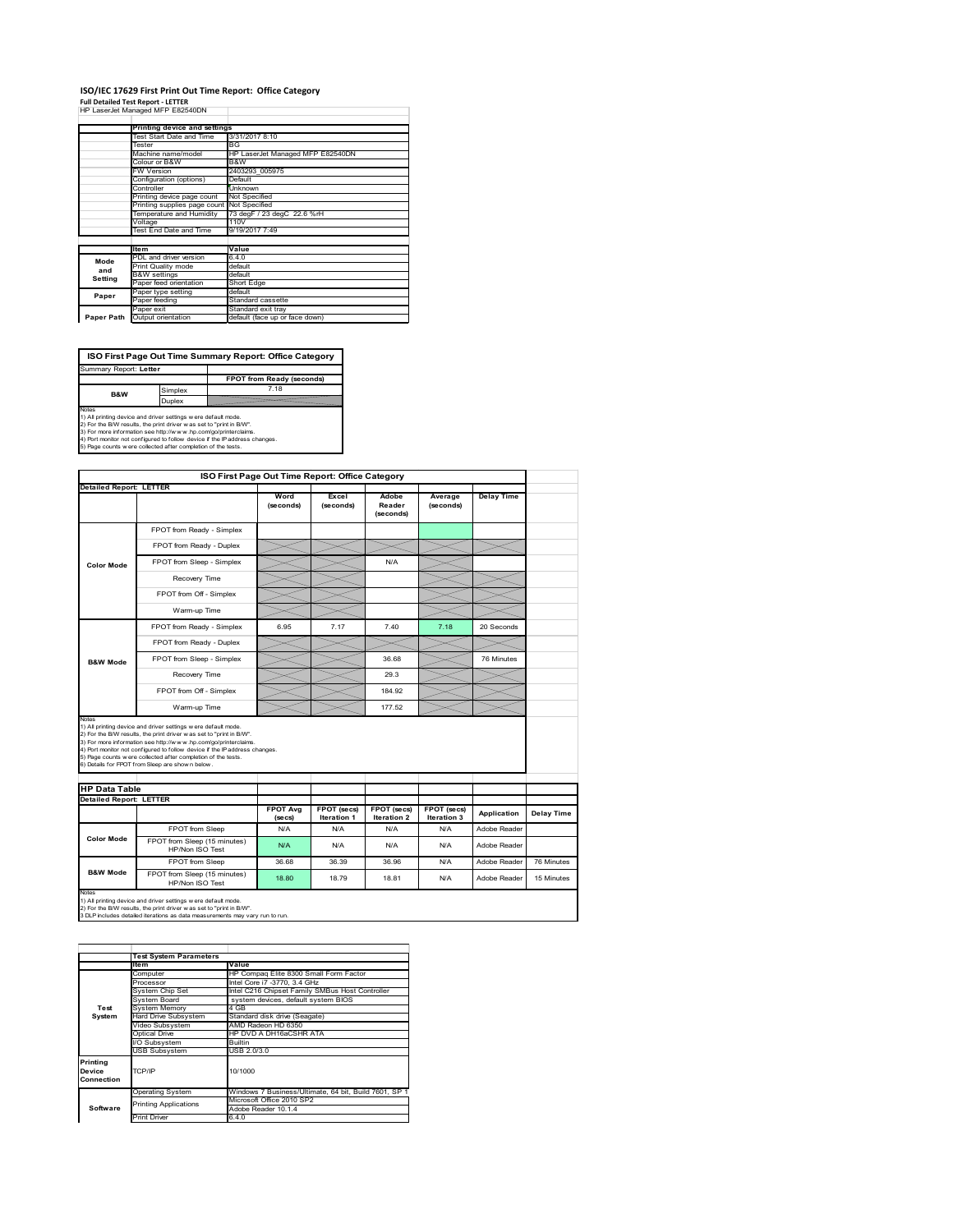#### **ISO/IEC 17629 First Print Out Time Report: Office Category**

**Full Detailed Test Report ‐ A4** HP LaserJet Managed MFP E82540DN

|            | cassive, managed m. . coconoon,            |                                  |  |  |
|------------|--------------------------------------------|----------------------------------|--|--|
|            |                                            |                                  |  |  |
|            | Printing device and settings               |                                  |  |  |
|            | Test Start Date and Time                   | 3/31/2017 8:10                   |  |  |
|            | Tester                                     | BG                               |  |  |
|            | Machine name/model                         | HP LaserJet Managed MFP E82540DN |  |  |
|            | Colour or B&W                              | B&W                              |  |  |
|            | <b>FW Version</b>                          | 2403293 005975                   |  |  |
|            | Configuration (options)                    | Default                          |  |  |
|            | Controller                                 | Unknown                          |  |  |
|            | Printing device page count                 | Not Specified                    |  |  |
|            | Printing supplies page count Not Specified |                                  |  |  |
|            | Temperature and Humidity                   | 73 degF / 23 degC 22.6 %rH       |  |  |
|            | Voltage                                    | 110V                             |  |  |
|            | Test End Date and Time                     | 9/19/2017 7:49                   |  |  |
|            |                                            |                                  |  |  |
|            | <b>Item</b>                                | Value                            |  |  |
| Mode       | PDL and driver version                     | 6.4.0                            |  |  |
| and        | Print Quality mode                         | default                          |  |  |
| Setting    | <b>B&amp;W</b> settings                    | default                          |  |  |
|            | Paper feed orientation                     | Short Edge                       |  |  |
| Paper      | Paper type setting                         | default                          |  |  |
|            | Paper feeding                              | Standard cassette                |  |  |
|            | Paper exit                                 | Standard exit tray               |  |  |
| Paper Path | Output orientation                         | default (face up or face down)   |  |  |



|                      |                                                                                                                                                                                                                                                                                                                                                                                                             | ISO First Page Out Time Report: Office Category |                            |                                   |                            |                   |            |  |
|----------------------|-------------------------------------------------------------------------------------------------------------------------------------------------------------------------------------------------------------------------------------------------------------------------------------------------------------------------------------------------------------------------------------------------------------|-------------------------------------------------|----------------------------|-----------------------------------|----------------------------|-------------------|------------|--|
| Detailed Report: A4  |                                                                                                                                                                                                                                                                                                                                                                                                             |                                                 |                            |                                   |                            |                   |            |  |
|                      |                                                                                                                                                                                                                                                                                                                                                                                                             | Word<br>(seconds)                               | Excel<br>(seconds)         | Adobe<br>Reader<br>(seconds)      | Average<br>(seconds)       | <b>Delay Time</b> |            |  |
|                      | FPOT from Ready - Simplex                                                                                                                                                                                                                                                                                                                                                                                   |                                                 |                            |                                   |                            |                   |            |  |
|                      | FPOT from Ready - Duplex                                                                                                                                                                                                                                                                                                                                                                                    |                                                 |                            |                                   |                            |                   |            |  |
| <b>Color Mode</b>    | FPOT from Sleep - Simplex                                                                                                                                                                                                                                                                                                                                                                                   |                                                 |                            | N/A                               |                            |                   |            |  |
|                      | Recovery Time                                                                                                                                                                                                                                                                                                                                                                                               |                                                 |                            |                                   |                            |                   |            |  |
|                      | FPOT from Off - Simplex                                                                                                                                                                                                                                                                                                                                                                                     |                                                 |                            |                                   |                            |                   |            |  |
|                      | Warm-up Time                                                                                                                                                                                                                                                                                                                                                                                                |                                                 |                            |                                   |                            |                   |            |  |
|                      | FPOT from Ready - Simplex                                                                                                                                                                                                                                                                                                                                                                                   | 6.98                                            | 6.99                       | 7.78                              | 7.25                       | 20 Seconds        |            |  |
|                      | FPOT from Ready - Duplex                                                                                                                                                                                                                                                                                                                                                                                    |                                                 |                            |                                   |                            |                   |            |  |
| <b>B&amp;W Mode</b>  | FPOT from Sleep - Simplex                                                                                                                                                                                                                                                                                                                                                                                   |                                                 |                            | 37.13                             |                            | 76 Minutes        |            |  |
|                      | Recovery Time                                                                                                                                                                                                                                                                                                                                                                                               |                                                 |                            | 29.4                              |                            |                   |            |  |
|                      | FPOT from Off - Simplex                                                                                                                                                                                                                                                                                                                                                                                     |                                                 |                            | 187.01                            |                            |                   |            |  |
|                      | Warm-up Time                                                                                                                                                                                                                                                                                                                                                                                                |                                                 |                            | 179.23                            |                            |                   |            |  |
| Notes                |                                                                                                                                                                                                                                                                                                                                                                                                             |                                                 |                            |                                   |                            |                   |            |  |
|                      | 1) All printing device and driver settings w ere default mode.<br>2) For the B/W results, the print driver was set to "print in B/W".<br>3) For more information see http://www.hp.com/go/printerclaims.<br>4) Port monitor not configured to follow device if the IP address changes.<br>5) Page counts w ere collected after completion of the tests.<br>6) Details for FPOT from Sleep are show n below. |                                                 |                            |                                   |                            |                   |            |  |
| <b>HP Data Table</b> |                                                                                                                                                                                                                                                                                                                                                                                                             |                                                 |                            |                                   |                            |                   |            |  |
| Detailed Report: A4  |                                                                                                                                                                                                                                                                                                                                                                                                             | <b>FPOT Avg</b><br>(se cs)                      | FPOT (secs)<br>Iteration 1 | <b>FPOT</b> (secs)<br>Iteration 2 | FPOT (secs)<br>Iteration 3 | Application       |            |  |
|                      | FPOT from Sleep                                                                                                                                                                                                                                                                                                                                                                                             | N/A                                             | N/A                        | N/A                               | N/A                        | Adobe Reader      | Delay Time |  |
| <b>Color Mode</b>    | FPOT from Sleep (15 minutes)<br>HP/Non ISO Test                                                                                                                                                                                                                                                                                                                                                             | N/A                                             | N/A                        | N/A                               | N/A                        | Adobe Reader      |            |  |
|                      | FPOT from Sleep                                                                                                                                                                                                                                                                                                                                                                                             | 37.13                                           | 37.60                      | 36.66                             | N/A                        | Adobe Reader      | 76 Minutes |  |

1) All printing device and driver settings w ere default mode.<br>2) For the B/W results, the print driver w as set to "print in B/W".<br>3 DLP includes detailed iterations as data measurements may vary run to run.

|            | <b>Test System Parameters</b> |                                                       |  |  |
|------------|-------------------------------|-------------------------------------------------------|--|--|
|            | <b>Item</b>                   | Value                                                 |  |  |
|            | Computer                      | HP Compaq Elite 8300 Small Form Factor                |  |  |
|            | Processor                     | Intel Core i7 -3770, 3.4 GHz                          |  |  |
|            | System Chip Set               | Intel C216 Chipset Family SMBus Host Controller       |  |  |
|            | <b>System Board</b>           | system devices, default system BIOS                   |  |  |
| Test       | <b>System Memory</b>          | 4 GB                                                  |  |  |
| System     | <b>Hard Drive Subsystem</b>   | Standard disk drive (Seagate)                         |  |  |
|            | Video Subsystem               | AMD Radeon HD 6350                                    |  |  |
|            | Optical Drive                 | HP DVD A DH16aCSHR ATA                                |  |  |
|            | I/O Subsystem                 | <b>Builtin</b>                                        |  |  |
|            | <b>USB Subsystem</b>          | USB 2.0/3.0                                           |  |  |
| Printing   |                               |                                                       |  |  |
| Device     | TCP/IP                        | 10/1000                                               |  |  |
| Connection |                               |                                                       |  |  |
|            | <b>Operating System</b>       | Windows 7 Business/Ultimate, 64 bit, Build 7601, SP 1 |  |  |
|            | <b>Printing Applications</b>  | Microsoft Office 2010 SP2                             |  |  |
| Software   |                               | Adobe Reader 10.1.4                                   |  |  |
|            | <b>Print Driver</b>           | 6.4.0                                                 |  |  |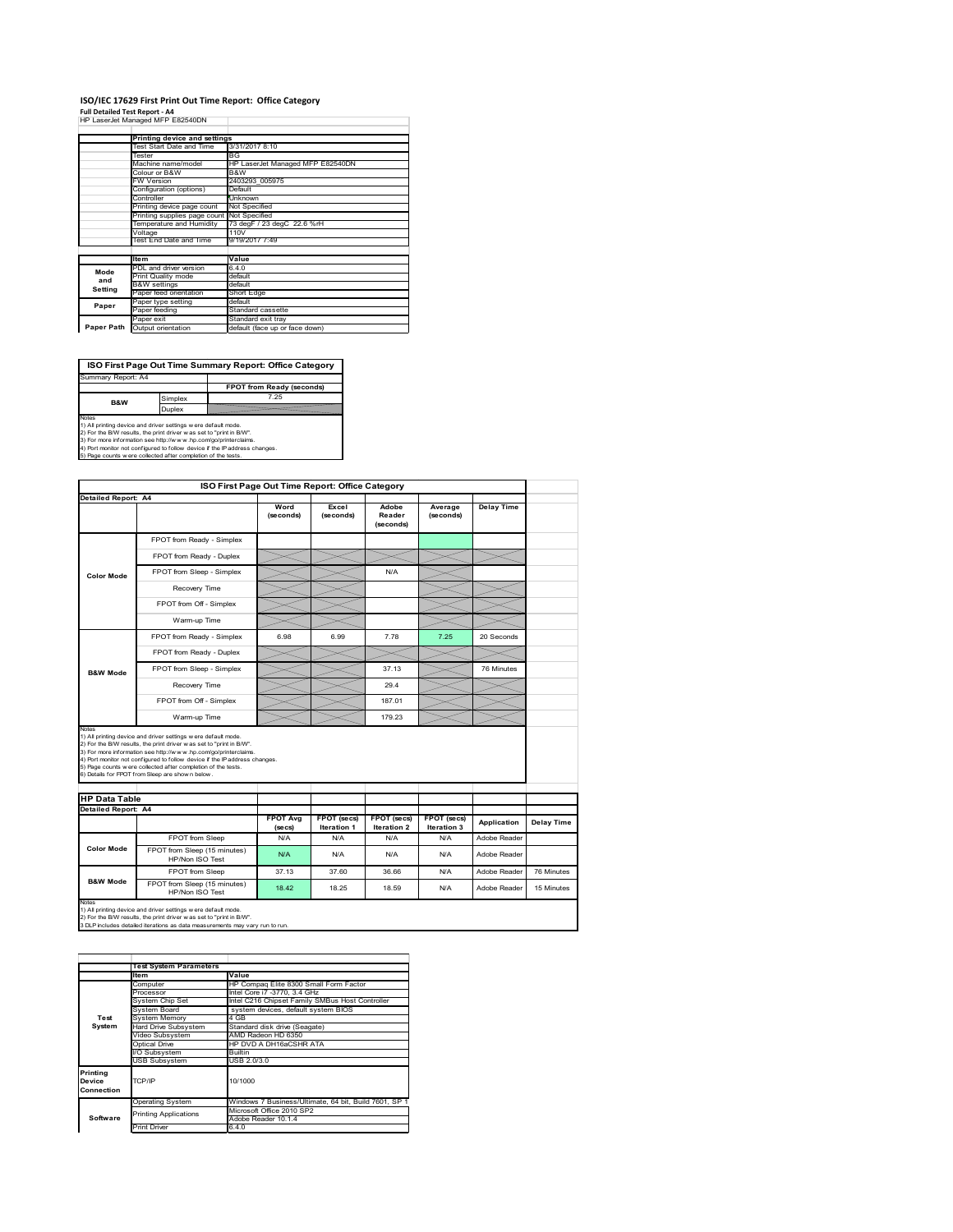## **ISO/IEC 29183 Copy Productivity Report**

|           | <b>Full Detailed Test Report - LETTER</b> |                                                     |
|-----------|-------------------------------------------|-----------------------------------------------------|
|           | HP LaserJet Managed MFP E82540DN          |                                                     |
|           |                                           |                                                     |
|           | <b>Machine Setup Information</b>          |                                                     |
|           | Test Start Date and Time 3/31/2017 10:52  |                                                     |
|           | <b>Tester BG</b>                          |                                                     |
|           |                                           | Machine name/model HP LaserJet Managed MFP E82540DN |
|           | Colour or B&W B&W                         |                                                     |
|           |                                           | FW Version 2403293 005975                           |
|           | Configuration (options) Not Specified     |                                                     |
|           |                                           | Temperature and Humidity 73 degF / 23 degC 22.6 %rH |
|           | Test End Date and Time: 9/21/2017 14:08   |                                                     |
|           |                                           |                                                     |
|           | Pre-set Item                              | <b>Pre-set Value</b>                                |
|           | Output Resolution Default                 |                                                     |
|           | Output Quality Default                    |                                                     |
| Mode      |                                           | Copying Mode Colour for Colour and B&W for B&W      |
|           | Auto Density Adjustment Default           |                                                     |
|           |                                           | Collating function Set in Control Panel             |
| Paper     | Paper Sending Direction Default           |                                                     |
|           | Paper Type Setting Default                |                                                     |
| Paper     | Paper Feeding Tray 2                      |                                                     |
| Path      | Paper Exit Default                        |                                                     |
|           |                                           | Face Up Exit Default (face down)                    |
|           | Fixing Capability Default                 |                                                     |
| Temporary | Image Quality Stability Default           |                                                     |
| Stop      | Capacity of Paper Default                 |                                                     |
|           | Others None                               |                                                     |
|           |                                           |                                                     |
|           | Paper Manufacturer HP / Xerox             |                                                     |
| Paper     |                                           | Paper Weight 20lb / 75 g/m2                         |
|           | Paper Size Letter / A4                    |                                                     |

| Summary Report: Letter |              |             |
|------------------------|--------------|-------------|
|                        |              |             |
|                        | <b>SFCOT</b> | sESAT (ipm) |
| <b>B&amp;W</b>         | 5.5          | 4በ 3        |

Notes

First Copy Out and Copy Speed measured using ISO/IEC 29183, excludes first set of test documents. For more information see http://w w w .hp.com/go/printerclaims. Exact speed varies depending on the system configuration and document.

Only Target A w as used, all test documents have the same Saturated throughput. Reference ISO/IEC29183:2010 Clause 5, Sections 5.3.1 and 5.3.2

| Detailed Report: LETTER |               |              |       |             |                |             |
|-------------------------|---------------|--------------|-------|-------------|----------------|-------------|
|                         |               |              |       | sEFTP (ipm) |                |             |
|                         | <b>Target</b> | sFCOT (secs) | 1copy | 1copy+30sec | 1copy+4minutes | sESAT (ipm) |
|                         | A             | 5.50         | 10.92 | 34.04       | 39.31          | 40.27       |
|                         |               |              |       | 23 sets     | 166 sets       |             |
|                         | B             |              |       |             |                |             |
|                         |               |              |       |             |                |             |
| B&W                     | C             |              |       |             |                |             |
|                         |               |              |       |             |                |             |
|                         | D             |              |       |             |                |             |
|                         |               |              |       |             |                |             |
|                         | Average       | 5.5          | 10.9  | 34.0        | 39.3           | 40.3        |

Paper type/name HP Multipurpose Ultra White / HP Office

Notes

First Copy Out and Copy Speed measured using ISO/IEC 29183, excludes first set of test documents. For more information see http://w w w .hp.com/go/printerclaims. Exact speed varies depending on the system configuration and document. Only Target A w as used, all test documents have the same Saturated throughput. Reference ISO/IEC29183:2010 Clause 5, Sections 5.3.1 and 5.3.2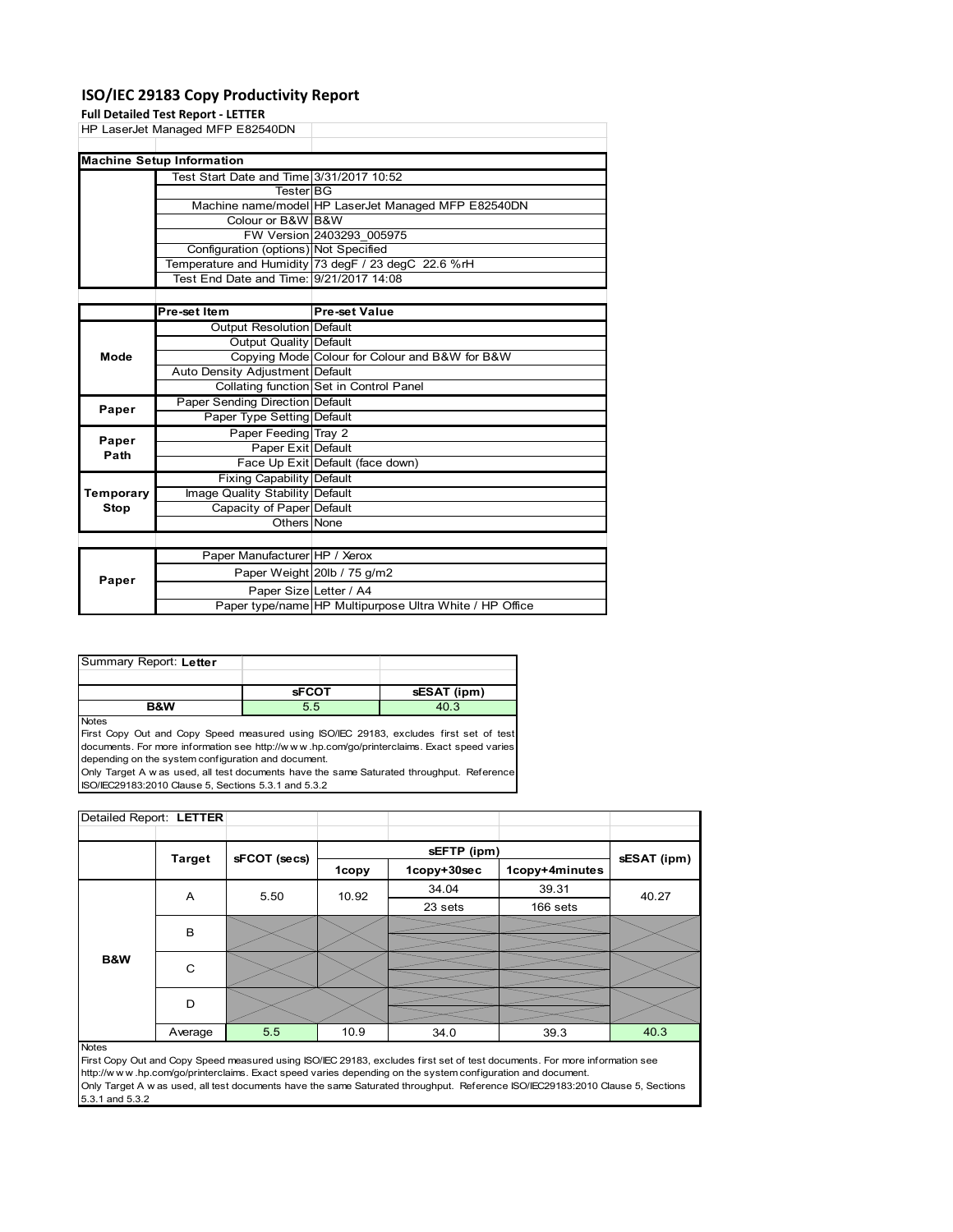## **ISO/IEC 29183 Copy Productivity Report**

## **Full Detailed Test P**

|              | Full Detailed Test Report - A4           |                                                     |
|--------------|------------------------------------------|-----------------------------------------------------|
|              | HP LaserJet Managed MFP E82540DN         |                                                     |
|              |                                          |                                                     |
|              | <b>Machine Setup Information</b>         |                                                     |
|              | Test Start Date and Time 3/31/2017 10:52 |                                                     |
|              | <b>Tester BG</b>                         |                                                     |
|              |                                          | Machine name/model HP LaserJet Managed MFP E82540DN |
|              | Colour or B&W B&W                        |                                                     |
|              |                                          | FW Version 2403293_005975                           |
|              | Configuration (options) Not Specified    |                                                     |
|              |                                          | Temperature and Humidity 73 degF / 23 degC 22.6 %rH |
|              | Test End Date and Time: 9/21/2017 14:08  |                                                     |
|              |                                          |                                                     |
|              | Pre-set Item                             | Pre-set Value                                       |
|              | Output Resolution Default                |                                                     |
|              | Output Quality Default                   |                                                     |
| Mode         |                                          | Copying Mode Colour for Colour and B&W for B&W      |
|              | Auto Density Adjustment Default          |                                                     |
|              |                                          | Collating function Set in Control Panel             |
| Paper        | Paper Sending Direction Default          |                                                     |
|              | Paper Type Setting Default               |                                                     |
| Paper        | Paper Feeding Tray 2                     |                                                     |
| Path         | Paper Exit Default                       |                                                     |
|              |                                          | Face Up Exit Default (face down)                    |
|              | <b>Fixing Capability Default</b>         |                                                     |
| Temporary    | Image Quality Stability Default          |                                                     |
| <b>Stop</b>  | Capacity of Paper Default                |                                                     |
|              | Others None                              |                                                     |
|              |                                          |                                                     |
|              | Paper Manufacturer HP / Xerox            |                                                     |
| <b>Donor</b> |                                          | Paper Weight 20lb / 75 g/m2                         |

| Summary Report: A4 |              |             |
|--------------------|--------------|-------------|
|                    |              |             |
|                    | <b>sFCOT</b> | sESAT (ipm) |
| B&W                |              |             |

Paper Size Letter / A4

Paper type/name HP Multipurpose Ultra White / HP Office

Notes

**Paper**

First Copy Out and Copy Speed measured using ISO/IEC 29183, excludes first set of test documents. For more information see http://w w w .hp.com/go/printerclaims. Exact speed varies depending on the system configuration and document.

Only Target A w as used, all test documents have the same Saturated throughput. Reference ISO/IEC29183:2010 Clause 5, Sections 5.3.1 and 5.3.2

| Detailed Report: A4 |               |              |       |             |                |             |
|---------------------|---------------|--------------|-------|-------------|----------------|-------------|
|                     |               |              |       | sEFTP (ipm) |                |             |
|                     | <b>Target</b> | sFCOT (secs) | 1copy | 1copy+30sec | 1copy+4minutes | sESAT (ipm) |
|                     | A             | 5.46         | 10.98 | 34.30       | 39.28          | 40.24       |
|                     |               |              |       | 23 sets     | 165 sets       |             |
|                     | B             |              |       |             |                |             |
| B&W                 | C             |              |       |             |                |             |
|                     | D             |              |       |             |                |             |
|                     | Average       | 5.5          | 11.0  | 34.3        | 39.3           | 40.2        |
| <b>Notes</b>        |               |              |       |             |                |             |

First Copy Out and Copy Speed measured using ISO/IEC 29183, excludes first set of test documents. For more information see http://w w w .hp.com/go/printerclaims. Exact speed varies depending on the system configuration and document. Only Target A w as used, all test documents have the same Saturated throughput. Reference ISO/IEC29183:2010 Clause 5, Sections 5.3.1 and 5.3.2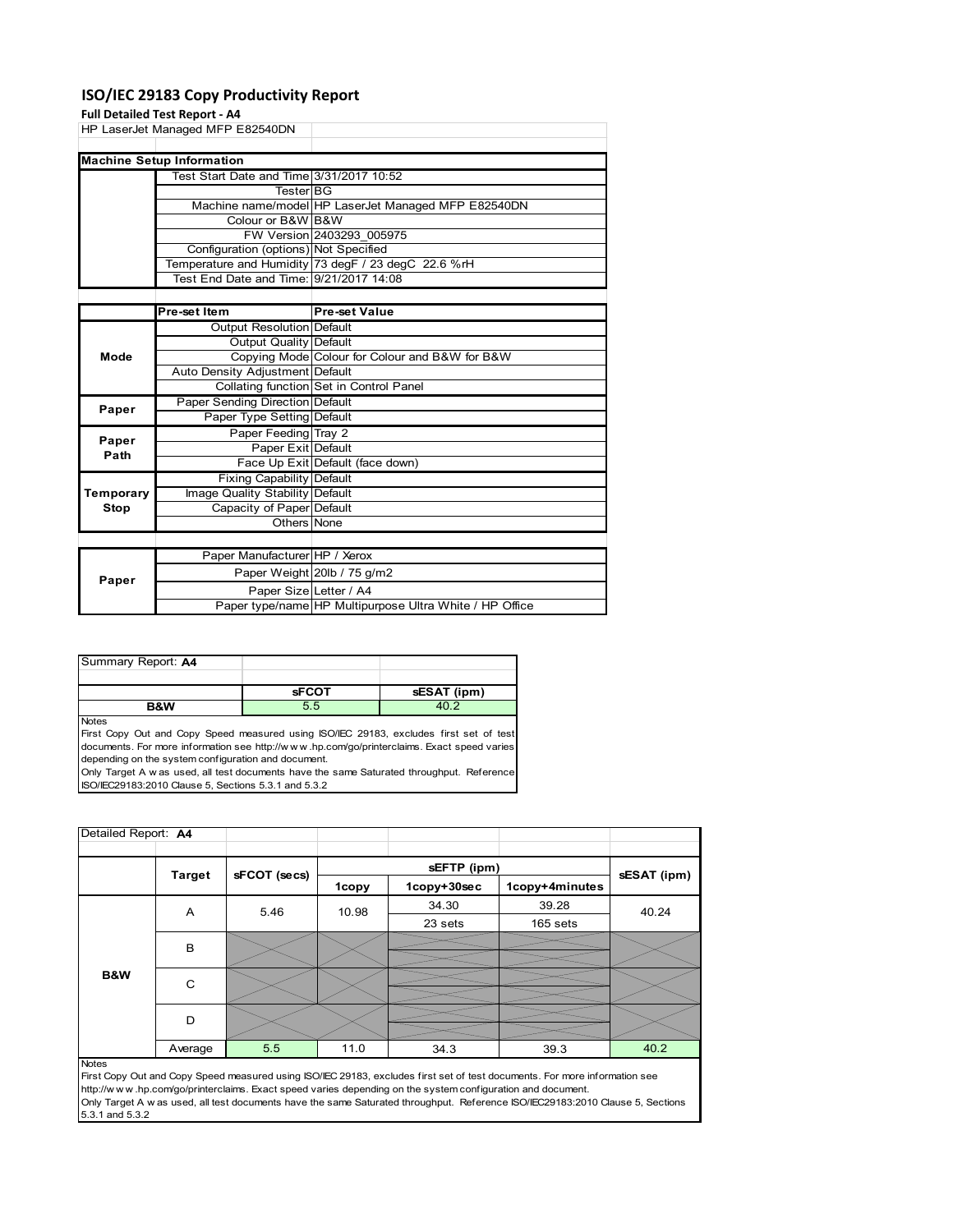## **ISO/IEC 24735 Copy Productivity Report**

**Full Detailed Test Report ‐ LETTER**

|                                         | <b>Machine Setup Information</b>                                |  |  |  |  |  |
|-----------------------------------------|-----------------------------------------------------------------|--|--|--|--|--|
| Test Start Date and Time 4/6/2017 11:31 |                                                                 |  |  |  |  |  |
| TesterIBG                               |                                                                 |  |  |  |  |  |
|                                         | Machine name/model HP LaserJet Managed MFP E82540DN             |  |  |  |  |  |
| Colour or B&W B&W                       |                                                                 |  |  |  |  |  |
|                                         | FW Version 2403293 005975                                       |  |  |  |  |  |
| Configuration (options) Not Specified   |                                                                 |  |  |  |  |  |
|                                         | Temperature and Humidity 73 degF / 23 degC 22.6 %rH             |  |  |  |  |  |
| Test End Date and Time: 9/20/2017 10:03 |                                                                 |  |  |  |  |  |
|                                         |                                                                 |  |  |  |  |  |
| Pre-set Item                            | <b>Pre-set Value</b>                                            |  |  |  |  |  |
| <b>Output Resolution Default</b>        |                                                                 |  |  |  |  |  |
| Output Quality Default                  |                                                                 |  |  |  |  |  |
| Copying Mode Default                    |                                                                 |  |  |  |  |  |
| Auto Density Adjustment Default         |                                                                 |  |  |  |  |  |
|                                         | Collating function Activated (if not activated in default mode) |  |  |  |  |  |
| <b>Paper Sending Direction Default</b>  |                                                                 |  |  |  |  |  |
| Paper Type Setting Default              |                                                                 |  |  |  |  |  |
|                                         | Paper Feeding Standard cassette                                 |  |  |  |  |  |
|                                         | Paper Exit Standard exit tray                                   |  |  |  |  |  |
| Face Up Exit Default                    |                                                                 |  |  |  |  |  |
| Fixing Capability Default               |                                                                 |  |  |  |  |  |
| Image Quality Stability Default         |                                                                 |  |  |  |  |  |
| Capacity of Paper Default               |                                                                 |  |  |  |  |  |
|                                         | Others Default                                                  |  |  |  |  |  |
|                                         |                                                                 |  |  |  |  |  |
| Paper Manufacturer HP / Xerox           |                                                                 |  |  |  |  |  |
|                                         | Paper Weight 20lb / 75 g/m2                                     |  |  |  |  |  |
| Paper Size Letter / A4                  |                                                                 |  |  |  |  |  |

| <b>ISO/IEC 24735 Copy Productivity Report</b> |                                                     |             |            |                  |                  |                 |
|-----------------------------------------------|-----------------------------------------------------|-------------|------------|------------------|------------------|-----------------|
| Detailed Report: LETTER                       |                                                     |             |            |                  |                  |                 |
|                                               | Copying                                             | FSOT (secs) |            | EFTP (ipm)       |                  | ESAT (ipm)      |
|                                               | Mode                                                | 1 set only  | 1 set only | 1 set + $30$ sec | 1 set + $4min$   | $1$ set + 30sec |
|                                               | 1:1                                                 |             | (1 set)    |                  |                  |                 |
| <b>Color Mode</b>                             | 1:2                                                 |             | (1 set )   |                  |                  |                 |
|                                               | 2:2                                                 |             | (1 set)    |                  |                  |                 |
|                                               | 1:1                                                 | 13.23       | 18.13      | 34.00<br>7 sets  | 39.04<br>42 sets | 40.27           |
| <b>B&amp;W</b> mode                           | 1:2                                                 | 21.71       | 11.04      | 28.84<br>7 sets  |                  | 40.40           |
|                                               | 2:2                                                 | 22.23       | 10.78      | 29.38<br>7 sets  |                  | 40.38           |
| <b>Notes</b>                                  | Reports located: http://www.hp.com/go/printerclaims |             |            |                  |                  |                 |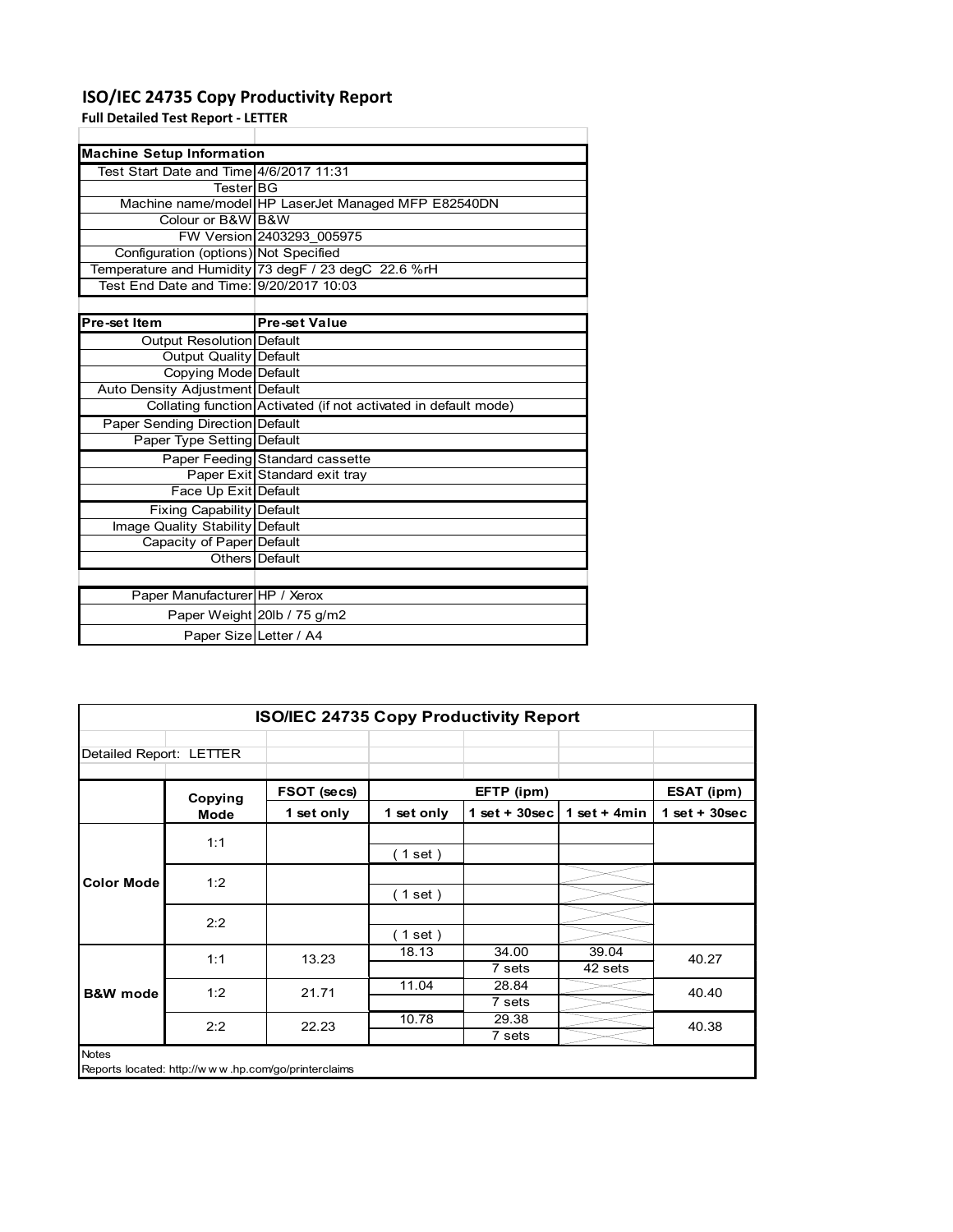## **ISO/IEC 24735 Copy Productivity Report**

**Full Detailed Test Report ‐ A4**

| <b>Machine Setup Information</b>        |                                                                 |
|-----------------------------------------|-----------------------------------------------------------------|
| Test Start Date and Time 4/6/2017 11:31 |                                                                 |
| <b>TesterIBG</b>                        |                                                                 |
|                                         | Machine name/model HP LaserJet Managed MFP E82540DN             |
| Colour or B&W B&W                       |                                                                 |
|                                         | FW Version 2403293 005975                                       |
| Configuration (options) Not Specified   |                                                                 |
|                                         | Temperature and Humidity 73 degF / 23 degC 22.6 %rH             |
| Test End Date and Time: 9/20/2017 10:03 |                                                                 |
|                                         |                                                                 |
| Pre-set Item                            | <b>Pre-set Value</b>                                            |
| Output Resolution Default               |                                                                 |
| Output Quality Default                  |                                                                 |
| Copying Mode Default                    |                                                                 |
| Auto Density Adjustment Default         |                                                                 |
|                                         | Collating function Activated (if not activated in default mode) |
| Paper Sending Direction Default         |                                                                 |
| Paper Type Setting Default              |                                                                 |
|                                         | Paper Feeding Standard cassette                                 |
|                                         | Paper Exit Standard exit tray                                   |
| Face Up Exit Default                    |                                                                 |
| <b>Fixing Capability Default</b>        |                                                                 |
| Image Quality Stability Default         |                                                                 |
| Capacity of Paper Default               |                                                                 |
|                                         | Others Default                                                  |
|                                         |                                                                 |
| Paper Manufacturer HP / Xerox           |                                                                 |
|                                         | Paper Weight 20lb / 75 g/m2                                     |
| Paper Size Letter / A4                  |                                                                 |

| <b>ISO/IEC 24735 Copy Productivity Report</b> |                                                     |             |            |                  |                  |                 |  |  |  |
|-----------------------------------------------|-----------------------------------------------------|-------------|------------|------------------|------------------|-----------------|--|--|--|
| Detailed Report: A4                           |                                                     |             |            |                  |                  |                 |  |  |  |
|                                               | Copying                                             | FSOT (secs) |            | EFTP (ipm)       |                  | ESAT (ipm)      |  |  |  |
|                                               | <b>Mode</b>                                         | 1 set only  | 1 set only | 1 set + $30$ sec | 1 set + $4min$   | $1$ set + 30sec |  |  |  |
|                                               | 1:1                                                 |             | (1 set)    |                  |                  |                 |  |  |  |
| Colour<br>Mode                                | 1:2                                                 |             | (1 set)    |                  |                  |                 |  |  |  |
|                                               | 2:2                                                 |             | (1 set)    |                  |                  |                 |  |  |  |
|                                               | 1:1                                                 | 13.34       | 17.99      | 34.22<br>7 sets  | 38.94<br>42 sets | 40.28           |  |  |  |
| <b>B&amp;W</b> mode                           | 1:2                                                 | 22.23       | 10.78      | 29.30<br>7 sets  |                  | 40.40           |  |  |  |
|                                               | 2:2                                                 | 22.17       | 10.82      | 28.90<br>7 sets  |                  | 40.36           |  |  |  |
| <b>Notes</b>                                  | Reports located: http://www.hp.com/go/printerclaims |             |            |                  |                  |                 |  |  |  |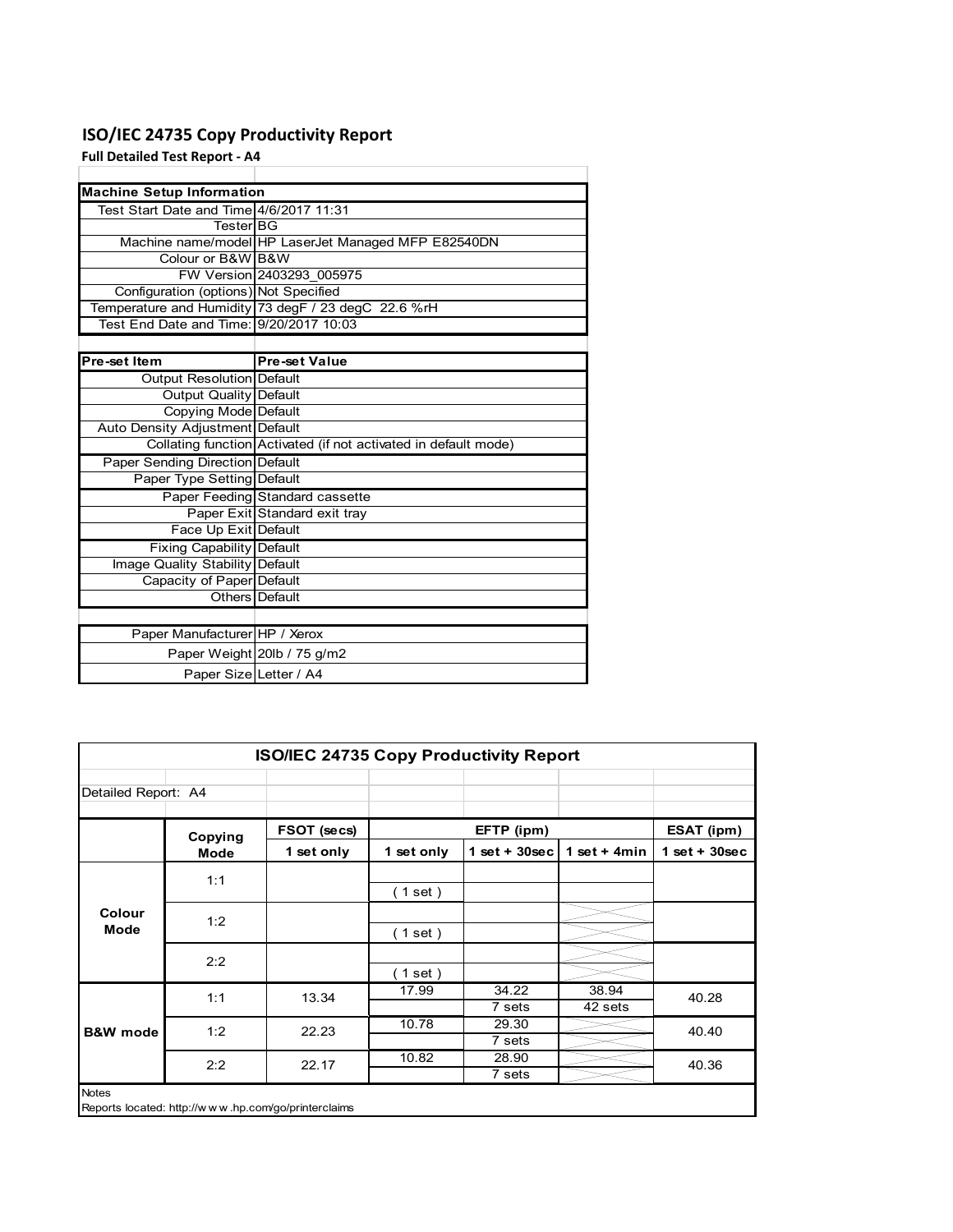## **ISO/IEC 17991 Scanning Productivity Report Full Detailed Test Report ‐ LETTER**

|            | <b>Machine Setup Information</b> |                                          |  |  |  |  |
|------------|----------------------------------|------------------------------------------|--|--|--|--|
|            | Test Start Date and Time         | 4/3/2017 10:01                           |  |  |  |  |
|            | Tester                           | BG                                       |  |  |  |  |
|            | Machine name/model               | HP LaserJet Managed MFP E82540DN         |  |  |  |  |
|            | Colour or B&W                    | B&W                                      |  |  |  |  |
|            | Configuration (options)          | Default                                  |  |  |  |  |
|            | Temperature and Humidity         | 73 degF / 23 degC 22.6 %rH               |  |  |  |  |
|            | Voltage                          | 110V                                     |  |  |  |  |
|            | Test End Date and Time           | 9/21/2017 10:36                          |  |  |  |  |
|            |                                  |                                          |  |  |  |  |
|            | Preset Item                      | <b>Preset Value</b>                      |  |  |  |  |
|            | Scanning resolution              | default (200 dpi)                        |  |  |  |  |
|            | Colour or grey scale/B&W         | default (colour)                         |  |  |  |  |
| Mode       | Duplex / simplex                 | default (simplex)                        |  |  |  |  |
| and        | Original page size               | default (A4)                             |  |  |  |  |
| Setting    | Paper feed orientation           | default (long edge)                      |  |  |  |  |
|            | Scan destination                 | default (shared network)                 |  |  |  |  |
|            | <b>Storing File Type</b>         | default (PDF-multi)                      |  |  |  |  |
|            | Auto scan quality adjustment     | default (factory preset default setting) |  |  |  |  |
| <b>ADF</b> | Paper feed direction             | default (long edge)                      |  |  |  |  |
|            | Output orientation               | default                                  |  |  |  |  |
| Paper-path |                                  |                                          |  |  |  |  |

| <b>Summary Report: Letter</b> |             |                      |              |                           |  |  |  |  |  |
|-------------------------------|-------------|----------------------|--------------|---------------------------|--|--|--|--|--|
|                               |             | <b>Scanning Mode</b> |              | <b>Measurement result</b> |  |  |  |  |  |
|                               | File format | Resolution           | Scanning     | scESAT 30secA             |  |  |  |  |  |
|                               | version     |                      | side         | (ipm)                     |  |  |  |  |  |
| Colour                        | 1.4         | 200                  | single sided | 102.42                    |  |  |  |  |  |
|                               |             |                      | double sided | 205.83                    |  |  |  |  |  |
| <b>B&amp;W</b>                | 1.4         | 200                  | single sided | 102.10                    |  |  |  |  |  |
|                               |             |                      | double sided | 206.31                    |  |  |  |  |  |
| <b>Notes</b>                  |             |                      |              |                           |  |  |  |  |  |

**ISO/IEC 17991 - Scan Summary Report: Network Folder Productivity Measurement**

| <b>Summary Report: Letter</b> |                      |            |              |                           |                  |               |  |
|-------------------------------|----------------------|------------|--------------|---------------------------|------------------|---------------|--|
|                               | <b>Scanning Mode</b> |            |              | <b>Measurement result</b> |                  |               |  |
|                               | File format          | Resolution | Scanning     | scEFTP 30secF             | File size 30secF | Number of     |  |
|                               | version              |            | side         | (ipm)                     | (Mbyte)          | Sets (30secF) |  |
| Colour                        | 1.4                  | 200        | single sided | 64.90                     | 6.99             | 15.00         |  |
|                               |                      |            | double sided | 70.43                     | 13.13            | 27.00         |  |
| B&W                           | 1.4                  | 200        | single sided | 77.24                     | 2.51             | 14.00         |  |
|                               |                      |            | double sided | 100.14                    | 4.92             | 29.00         |  |
| <b>Notes</b>                  |                      |            |              |                           |                  |               |  |

┓

Notes 1) For more information see http://w w w .hp.com/go/printerclaims. 2) For the B/W results, the device scan setting is set to "Scan in B/W".

| ISO/IEC 17991 - Scan Full Report: ADF Productivity Measurement |                        |                      |                  |                       |                           |                        |  |  |
|----------------------------------------------------------------|------------------------|----------------------|------------------|-----------------------|---------------------------|------------------------|--|--|
| <b>Summary Report: Letter</b>                                  |                        |                      |                  |                       |                           |                        |  |  |
|                                                                |                        | <b>Scanning Mode</b> |                  |                       | <b>Measurement result</b> |                        |  |  |
|                                                                | File format<br>version | Resolution           | Scanning<br>side | scFFTP 1setA<br>(ipm) | scEFTP 30secA<br>(ipm)    | scESAT 30secA<br>(ipm) |  |  |
| Colour                                                         |                        | 200<br>1.4           | single sided     | 35.23                 | 91.14                     | 102.42                 |  |  |
|                                                                |                        |                      | double sided     | 45.44                 | 181.43                    | 205.83                 |  |  |
| <b>B&amp;W</b>                                                 |                        | 200                  | single sided     | 36.61                 | 90.92                     | 102.1                  |  |  |
|                                                                | 1.4                    |                      | double sided     | 42.84                 | 184                       | 206.31                 |  |  |
| <b>Notes</b>                                                   |                        |                      |                  |                       |                           |                        |  |  |

Notes 1) For more information see http://w w w .hp.com/go/printerclaims. 2) For the B/W results, the device scan setting is set to "Scan in B/W".

| ISO/IEC 17991 - Scan Full Report: Network Folder Productivity Measurement |                        |                      |                  |                           |                        |                             |                               |  |  |  |
|---------------------------------------------------------------------------|------------------------|----------------------|------------------|---------------------------|------------------------|-----------------------------|-------------------------------|--|--|--|
| <b>Summary Report: Letter</b>                                             |                        |                      |                  |                           |                        |                             |                               |  |  |  |
|                                                                           |                        | <b>Scanning Mode</b> |                  | <b>Measurement result</b> |                        |                             |                               |  |  |  |
|                                                                           | File format<br>version | Resolution           | Scanning<br>side | scFFTP 1setF<br>(ipm)     | scEFTP 30secF<br>(ipm) | File size 30secF<br>(Mbyte) | Number of<br>Sets<br>(30secF) |  |  |  |
| Colour                                                                    | 1.4                    | 200                  | single sided     | 24.00                     | 64.90                  | 6.99                        | 15                            |  |  |  |
|                                                                           |                        |                      | double sided     | 21.23                     | 70.43                  | 13.13                       | 27                            |  |  |  |
| <b>B&amp;W</b>                                                            | 1.4                    | 200                  | single sided     | 26.66                     | 77.24                  | 2.51                        | 14                            |  |  |  |
|                                                                           |                        |                      | double sided     | 22.90                     | 100.14                 | 4.92                        | 29                            |  |  |  |
| <b>Notes</b>                                                              |                        |                      |                  |                           |                        |                             |                               |  |  |  |

|            | <b>Test System Parameters</b> |                                                       |  |  |  |
|------------|-------------------------------|-------------------------------------------------------|--|--|--|
|            | Item                          | Value                                                 |  |  |  |
|            | Computer name                 | HP Compaq Elite 8300 Small Form Factor                |  |  |  |
|            | Processor                     | Intel Core i7 -3770, 3.4 GHz                          |  |  |  |
|            | System Chip Set               | Intel C216 Chipset Family SMBus Host Controller       |  |  |  |
|            | <b>System Board</b>           | System devices, default system BIOS                   |  |  |  |
|            | <b>System Memory</b>          | 4 GB                                                  |  |  |  |
| System     | Hard Drive Subsystem          | Standard disk drive (Seagate)                         |  |  |  |
|            | Video Subsystem               | AMD Radeon HD 6350                                    |  |  |  |
|            | Optical Drive                 | HP DVD A DH16aCSHR ATA                                |  |  |  |
|            | I/O Subsystem                 | <b>Builtin</b>                                        |  |  |  |
|            | <b>USB Subsystem</b>          | USB 2.0/3.0                                           |  |  |  |
|            | <b>Operating System</b>       | Windows 7 Business/Ultimate, 64 bit, Build 7601, SP 1 |  |  |  |
|            | I ocation of network folder   | PC.                                                   |  |  |  |
|            | Internet Protocol             | IP <sub>v4</sub>                                      |  |  |  |
| Scanning   | <b>Transfer Protocol</b>      | <b>SMB</b>                                            |  |  |  |
| Device     | Hub                           | Trendnet Router and Gbit Switch                       |  |  |  |
| Connection | Network Speed                 | TCP 10/1000 Mbit Ethernet                             |  |  |  |
|            | <b>Connetion Cable</b>        | Cat6 Straight cable                                   |  |  |  |
|            | Wireless router               | No use                                                |  |  |  |
|            | Others                        | No use                                                |  |  |  |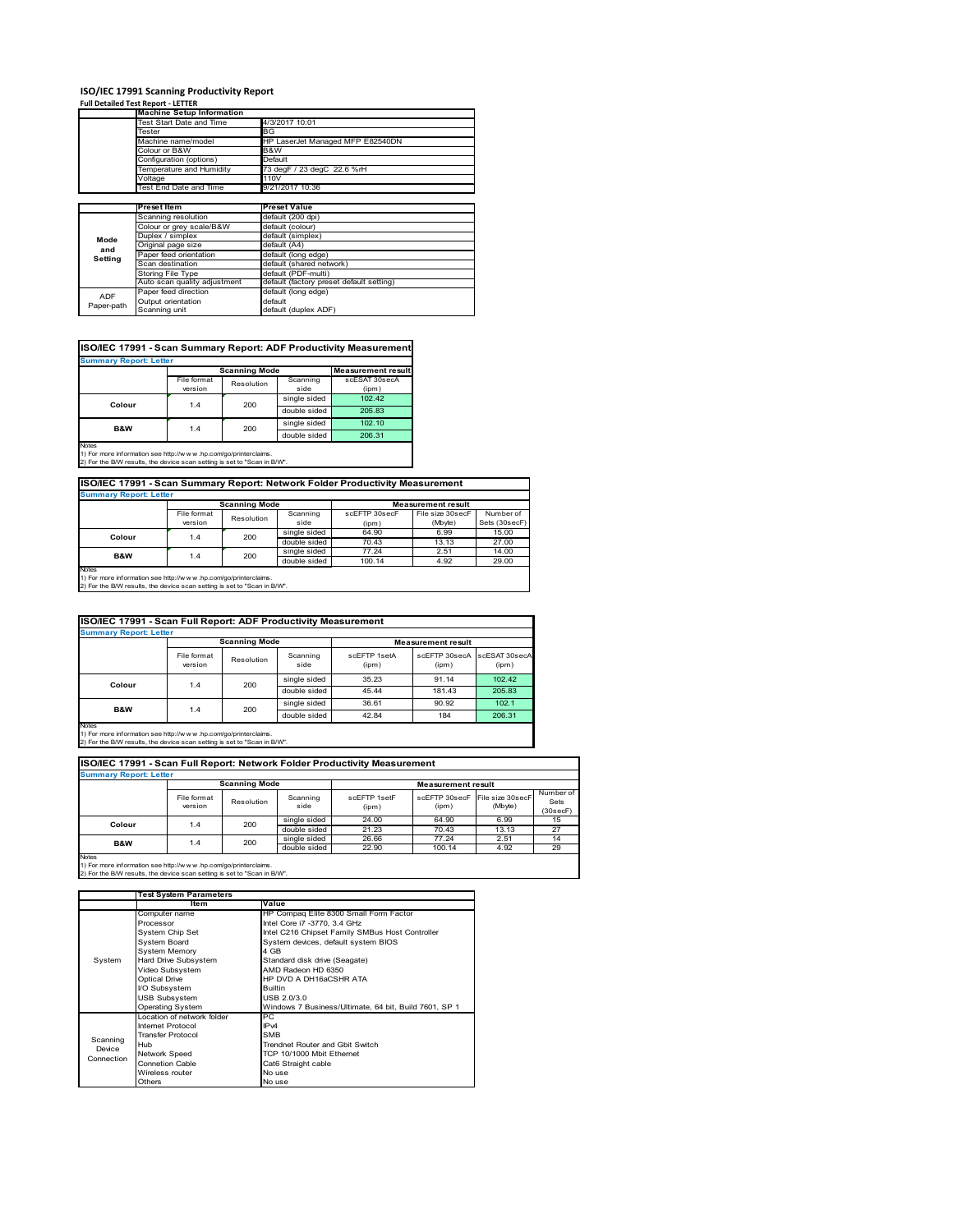#### **ISO/IEC 17991 Scanning Productivity Report Full Detailed Test Report ‐ A4**

|            | <b>Machine Setup Information</b> |                                          |  |  |  |  |
|------------|----------------------------------|------------------------------------------|--|--|--|--|
|            | Test Start Date and Time         | 4/3/2017 10:01                           |  |  |  |  |
|            | Tester                           | BG                                       |  |  |  |  |
|            | Machine name/model               | HP LaserJet Managed MFP E82540DN         |  |  |  |  |
|            | Colour or B&W                    | B&W                                      |  |  |  |  |
|            | Configuration (options)          | Default                                  |  |  |  |  |
|            | Temperature and Humidity         | 73 degF / 23 degC 22.6 %rH               |  |  |  |  |
|            | Voltage                          | 110V                                     |  |  |  |  |
|            | Test End Date and Time           | 9/21/2017 10:36                          |  |  |  |  |
|            |                                  |                                          |  |  |  |  |
|            | <b>Preset Item</b>               | <b>Preset Value</b>                      |  |  |  |  |
|            | Scanning resolution              | default (200 dpi)                        |  |  |  |  |
|            | Colour or grey scale/B&W         | default (colour)                         |  |  |  |  |
| Mode       | Duplex / simplex                 | default (simplex)                        |  |  |  |  |
| and        | Original page size               | default (A4)                             |  |  |  |  |
| Setting    | Paper feed orientation           | default (long edge)                      |  |  |  |  |
|            | Scan destination                 | default (shared network)                 |  |  |  |  |
|            | <b>Storing File Type</b>         | default (PDF-multi)                      |  |  |  |  |
|            | Auto scan quality adjustment     | default (factory preset default setting) |  |  |  |  |
| <b>ADF</b> | Paper feed direction             | default (long edge)                      |  |  |  |  |
| Paper-path | Output orientation               | default                                  |  |  |  |  |
|            | Scanning unit                    | default (duplex ADF)                     |  |  |  |  |

#### **ISO/IEC 17991 - Scan Summary Report: ADF Productivity Measurement**

|                |                        | <b>Scanning Mode</b> |                  | <b>Measurement result</b> |
|----------------|------------------------|----------------------|------------------|---------------------------|
|                | File format<br>version | Resolution           | Scanning<br>side | scESAT 30secA<br>(ipm)    |
| Colour         | 1.4                    | 200                  | single sided     | 103.71                    |
|                |                        |                      | double sided     | 212.68                    |
| <b>B&amp;W</b> | 1.4                    | 200                  | single sided     | 103.78                    |
|                |                        |                      | double sided     | 212.95                    |

1) For more information see http://w w w .hp.com/go/printerclaims. 2) For the B/W results, the device scan setting is set to "Scan in B/W".

#### **ISO/IEC 17991 - Scan Summary Report: Network Folder Productivity Measurement**

| <b>Summary Report: A4</b>                                      |                      |            |              |                           |                  |               |
|----------------------------------------------------------------|----------------------|------------|--------------|---------------------------|------------------|---------------|
|                                                                | <b>Scanning Mode</b> |            |              | <b>Measurement result</b> |                  |               |
|                                                                | File format          | Resolution | Scanning     | scEFTP 30secF             | File size 30secF | Number of     |
|                                                                | version              |            | side         | (ipm)                     | (Mbyte)          | Sets (30secF) |
| Colour                                                         | 1.4                  | 200        | single sided | 68.57                     | 6.03             | 15.00         |
|                                                                |                      |            | double sided | 78.20                     | 15.07            | 29.00         |
| <b>B&amp;W</b>                                                 | 1.4                  | 200        | single sided | 78.29                     | 2.36             | 15.00         |
|                                                                |                      |            | double sided | 143.52                    | 5.13             | 29.00         |
| <b>Notes</b>                                                   |                      |            |              |                           |                  |               |
| 1) For more information see http://www.bp.com/go/printerclaims |                      |            |              |                           |                  |               |

1) For more information see http://w w w .hp.com/go/printerclaims. 2) For the B/W results, the device scan setting is set to "Scan in B/W".

| ISO/IEC 17991 - Scan Full Report: ADF Productivity Measurement |                        |            |                  |                           |                                      |        |  |
|----------------------------------------------------------------|------------------------|------------|------------------|---------------------------|--------------------------------------|--------|--|
| <b>Summary Report: A4</b>                                      |                        |            |                  |                           |                                      |        |  |
|                                                                | <b>Scanning Mode</b>   |            |                  | <b>Measurement result</b> |                                      |        |  |
|                                                                | File format<br>version | Resolution | Scanning<br>side | scFFTP 1setA<br>(ipm)     | scEFTP 30secA scESAT 30secA<br>(ipm) | (ipm)  |  |
| Colour                                                         |                        | 200<br>1.4 | single sided     | 38.03                     | 93.51                                | 103.71 |  |
|                                                                |                        |            | double sided     | 44.94                     | 186.76                               | 212.68 |  |
|                                                                |                        | 200        | single sided     | 36.64                     | 92.67                                | 103.78 |  |
| <b>B&amp;W</b>                                                 | 1.4                    |            | double sided     | 50.00                     | 187.01                               | 212.95 |  |
| <b>Notes</b>                                                   |                        |            |                  |                           |                                      |        |  |

Notes 1) For more information see http://w w w .hp.com/go/printerclaims. 2) For the B/W results, the device scan setting is set to "Scan in B/W".

#### File format<br>version version Resolution Scanning side scEFTP 1setF (ipm) scEFTP 30secF  $(ipm)$ File size 30secF (Mbyte) Number of Sets (30secF) single sided 26.66 68.57 6.03 15<br>double sided 24.00 78.20 15.07 29<br>single sided 30.00 78.29 2.36 15 double sided 24.00 78.20 15.07 29<br>
single sided 30.00 78.29 2.36 15 double sided 32.14 143.52 5.13 **Summary Report: A4 ISO/IEC 17991 - Scan Full Report: Network Folder Productivity Measurement Scanning Mode Measurement result Colour** 1.4 200 **B&W** 1.4 200

|            | <b>Test System Parameters</b> |                                                       |  |  |
|------------|-------------------------------|-------------------------------------------------------|--|--|
|            | Item                          | Value                                                 |  |  |
|            | Computer name                 | HP Compaq Elite 8300 Small Form Factor                |  |  |
|            | Processor                     | Intel Core i7 -3770, 3.4 GHz                          |  |  |
|            | System Chip Set               | Intel C216 Chipset Family SMBus Host Controller       |  |  |
|            | <b>System Board</b>           | System devices, default system BIOS                   |  |  |
|            | <b>System Memory</b>          | 4 GB                                                  |  |  |
| System     | Hard Drive Subsystem          | Standard disk drive (Seagate)                         |  |  |
|            | Video Subsystem               | AMD Radeon HD 6350                                    |  |  |
|            | Optical Drive                 | HP DVD A DH16aCSHR ATA                                |  |  |
|            | I/O Subsystem                 | <b>Builtin</b>                                        |  |  |
|            | <b>USB Subsystem</b>          | USB 2.0/3.0                                           |  |  |
|            | <b>Operating System</b>       | Windows 7 Business/Ultimate, 64 bit, Build 7601, SP 1 |  |  |
|            | Location of network folder    | PC                                                    |  |  |
|            | Internet Protocol             | IP <sub>v4</sub>                                      |  |  |
| Scanning   | <b>Transfer Protocol</b>      | <b>SMB</b>                                            |  |  |
| Device     | Hub                           | Trendnet Router and Gbit Switch                       |  |  |
| Connection | Network Speed                 | TCP 10/1000 Mbit Ethernet                             |  |  |
|            | <b>Connetion Cable</b>        | Cat6 Straight cable                                   |  |  |
|            | Wireless router               | No use                                                |  |  |
|            | Others                        | No use                                                |  |  |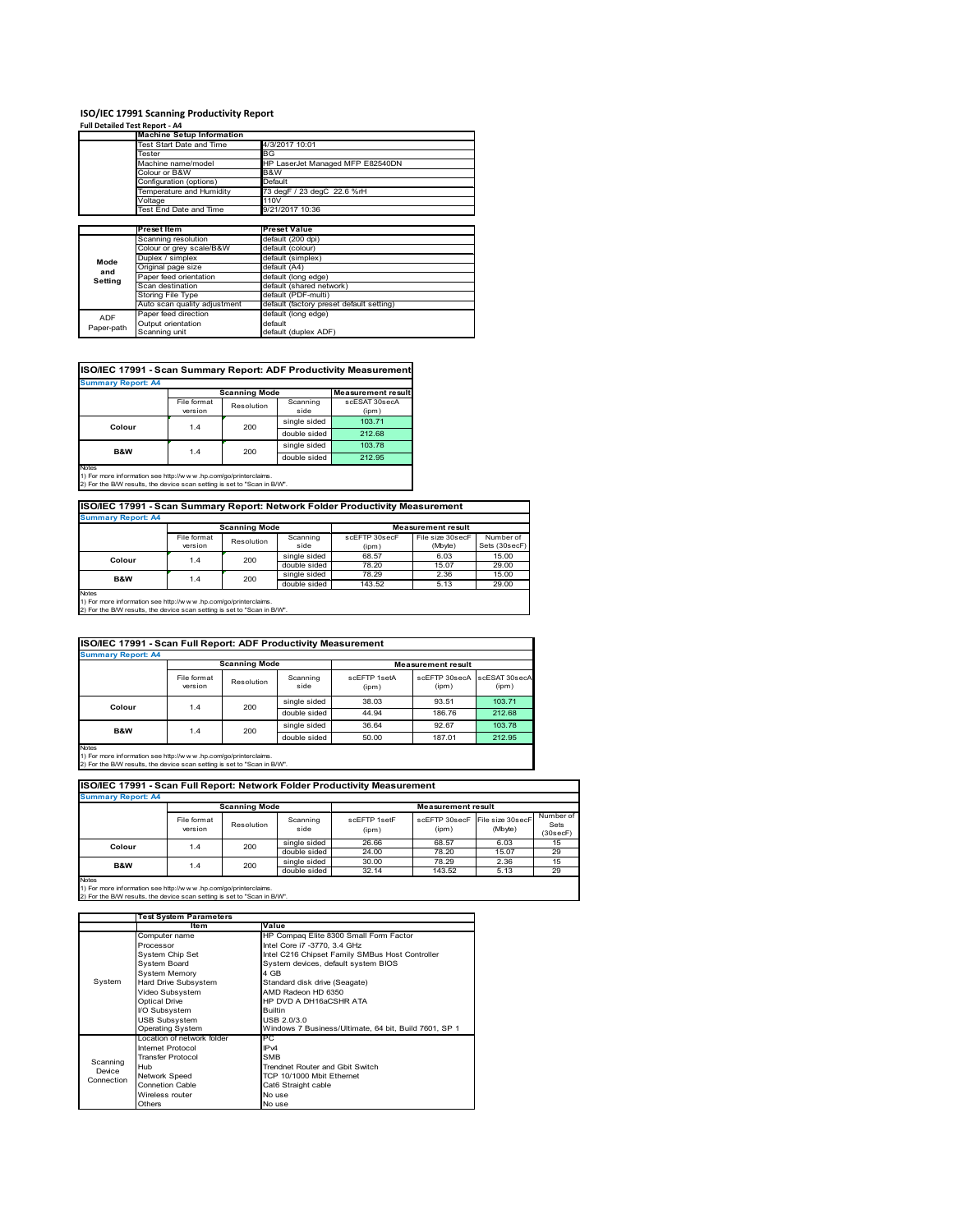#### **ISO/IEC 17991 Scanning Productivity Report Full Detailed Test Report ‐ Tabloid**

|            | <b>Machine Setup Information</b> |                                          |
|------------|----------------------------------|------------------------------------------|
|            | Test Start Date and Time         | 4/3/2017 10:01                           |
|            | Tester                           | BG                                       |
|            | Machine name/model               | HP LaserJet Managed MFP E82540DN         |
|            | Colour or B&W                    | B&W                                      |
|            | Configuration (options)          | Default                                  |
|            | Temperature and Humidity         | 73 degF / 23 degC 22.6 %rH               |
|            | Voltage                          | 110V                                     |
|            | Test End Date and Time           | 9/21/2017 10:36                          |
|            |                                  |                                          |
|            | <b>Preset Item</b>               | <b>Preset Value</b>                      |
|            | Scanning resolution              | default (200 dpi)                        |
|            | Colour or grey scale/B&W         | default (colour)                         |
| Mode       | Duplex / simplex                 | default (simplex)                        |
| and        | Original page size               | default (A4)                             |
| Setting    | Paper feed orientation           | default (long edge)                      |
|            | Scan destination                 | default (shared network)                 |
|            | <b>Storing File Type</b>         | default (PDF-multi)                      |
|            | Auto scan quality adjustment     | default (factory preset default setting) |
| ADF        | Paper feed direction             | default (long edge)                      |
|            | Output orientation               | default                                  |
| Paper-path | Scanning unit                    | default (duplex ADF)                     |

#### **ISO/IEC 17991 - Scan Summary Report: ADF Productivity Measurement**

| <b>Summary Report: Tabloid</b> |                        |                      |                  |                           |  |
|--------------------------------|------------------------|----------------------|------------------|---------------------------|--|
|                                |                        | <b>Scanning Mode</b> |                  | <b>Measurement result</b> |  |
|                                | File format<br>version | Resolution           | Scanning<br>side | scESAT 30secA<br>(ipm)    |  |
| Colour                         | 1.4                    | 200                  | single sided     | 60.74                     |  |
|                                |                        |                      | double sided     | 121.62                    |  |
| <b>B&amp;W</b>                 | 1.4                    | 200                  | single sided     | 60.47                     |  |
|                                |                        |                      | double sided     | 121.99                    |  |
| <b>Notes</b>                   |                        |                      |                  |                           |  |

Notes 1) For more information see http://w w w .hp.com/go/printerclaims. 2) For the B/W results, the device scan setting is set to "Scan in B/W".

#### **ISO/IEC 17991 - Scan Summary Report: Network Folder Productivity Measurement**

| <b>Summary Report: Tabloid</b> |                      |            |              |               |                           |               |  |
|--------------------------------|----------------------|------------|--------------|---------------|---------------------------|---------------|--|
|                                | <b>Scanning Mode</b> |            |              |               | <b>Measurement result</b> |               |  |
|                                | File format          | Resolution | Scanning     | scEFTP 30secF | File size 30secF          | Number of     |  |
|                                | version              |            | side         | (ipm)         | (Mbyte)                   | Sets (30secF) |  |
| Colour                         | 1.4                  | 200        | single sided | 37.24         | 8.68                      | 9.00          |  |
|                                |                      |            | double sided | 42.34         | 15.15                     | 17.00         |  |
| <b>B&amp;W</b>                 | 1.4                  | 200        | single sided | 46.45         | 2.91                      | 9.00          |  |
|                                |                      |            | double sided | 82.43         | 5.43                      | 17.00         |  |
| Notes                          |                      |            |              |               |                           |               |  |

Notes 1) For more information see http://w w w .hp.com/go/printerclaims. 2) For the B/W results, the device scan setting is set to "Scan in B/W".

| <b>ISO/IEC 17991 - Scan Full Report: ADF Productivity Measurement</b> |                        |                      |                  |                       |                                      |        |
|-----------------------------------------------------------------------|------------------------|----------------------|------------------|-----------------------|--------------------------------------|--------|
| <b>Summary Report: Tabloid</b>                                        |                        |                      |                  |                       |                                      |        |
|                                                                       |                        | <b>Scanning Mode</b> |                  |                       | <b>Measurement result</b>            |        |
|                                                                       | File format<br>version | Resolution           | Scanning<br>side | scFFTP 1setA<br>(ipm) | scEFTP 30secA scESAT 30secA<br>(ipm) | (ipm)  |
| Colour                                                                | 1.4                    | 200                  | single sided     | 30.45                 | 53.83                                | 60.74  |
|                                                                       |                        |                      | double sided     | 38.99                 | 107.78                               | 121.62 |
| <b>B&amp;W</b>                                                        | 1.4                    | 200                  | single sided     | 29.57                 | 54.54                                | 60.47  |
|                                                                       |                        |                      | double sided     | 39.27                 | 108.46                               | 121.99 |
| Notes                                                                 |                        |                      |                  |                       |                                      |        |

Notes 1) For more information see http://w w w .hp.com/go/printerclaims. 2) For the B/W results, the device scan setting is set to "Scan in B/W".

| ISO/IEC 17991 - Scan Full Report: Network Folder Productivity Measurement |                                |                      |                  |                       |                           |                              |                               |
|---------------------------------------------------------------------------|--------------------------------|----------------------|------------------|-----------------------|---------------------------|------------------------------|-------------------------------|
|                                                                           | <b>Summary Report: Tabloid</b> |                      |                  |                       |                           |                              |                               |
|                                                                           |                                | <b>Scanning Mode</b> |                  |                       | <b>Measurement result</b> |                              |                               |
|                                                                           | File format<br>version         | Resolution           | Scanning<br>side | scFFTP 1setF<br>(ipm) | scEFTP 30secF<br>(ipm)    | File size 30 secF<br>(Mbyte) | Number of<br>Sets<br>(30secF) |
| Colour                                                                    | 1.4                            | 200                  | single sided     | 18.57                 | 37.24                     | 8.68                         |                               |
|                                                                           |                                |                      | double sided     | 20.00                 | 42.34                     | 15.15                        | 17                            |
| <b>B&amp;W</b><br>1.4                                                     | 200                            | single sided         | 20.00            | 46.45                 | 2.91                      | 9                            |                               |
|                                                                           |                                |                      | double sided     | 28.33                 | 82.43                     | 5.43                         | 17                            |
| <b>Notes</b>                                                              |                                |                      |                  |                       |                           |                              |                               |

|            | <b>Test System Parameters</b> |                                                       |  |  |
|------------|-------------------------------|-------------------------------------------------------|--|--|
|            | <b>Item</b>                   | Value                                                 |  |  |
|            | Computer name                 | HP Compaq Elite 8300 Small Form Factor                |  |  |
|            | Processor                     | Intel Core i7 -3770, 3.4 GHz                          |  |  |
|            | System Chip Set               | Intel C216 Chipset Family SMBus Host Controller       |  |  |
|            | <b>System Board</b>           | System devices, default system BIOS                   |  |  |
|            | <b>System Memory</b>          | 4 GB                                                  |  |  |
| System     | Hard Drive Subsystem          | Standard disk drive (Seagate)                         |  |  |
|            | Video Subsystem               | AMD Radeon HD 6350                                    |  |  |
|            | <b>Optical Drive</b>          | HP DVD A DH16aCSHR ATA                                |  |  |
|            | I/O Subsystem                 | <b>Builtin</b>                                        |  |  |
|            | <b>USB Subsystem</b>          | USB 2.0/3.0                                           |  |  |
|            | <b>Operating System</b>       | Windows 7 Business/Ultimate, 64 bit, Build 7601, SP 1 |  |  |
|            | ocation of network folder     | РC                                                    |  |  |
|            | Internet Protocol             | IP <sub>v4</sub>                                      |  |  |
| Scanning   | <b>Transfer Protocol</b>      | <b>SMB</b>                                            |  |  |
| Device     | Hub                           | Trendnet Router and Gbit Switch                       |  |  |
| Connection | Network Speed                 | TCP 10/1000 Mbit Ethernet                             |  |  |
|            | <b>Connetion Cable</b>        | Cat6 Straight cable                                   |  |  |
|            | Wireless router               | No use                                                |  |  |
|            | Others                        | No use                                                |  |  |